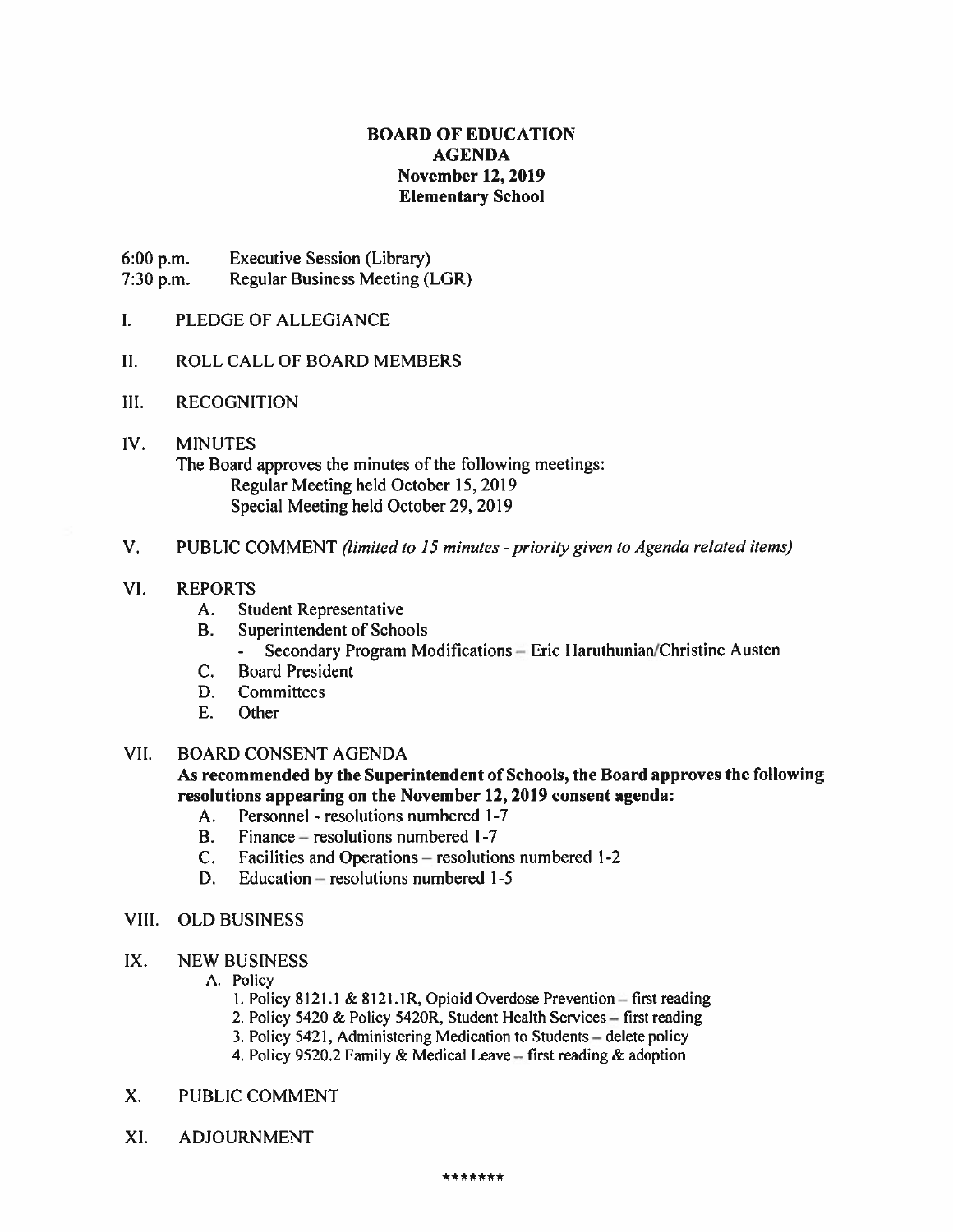#### CONSENT AGENDA

#### A. Personnel

 $\mathbf{1}$ . Appointment — Substitutes

> The Board approves the following substitute appointments for the 2019-2020 school year:

> > Teacher Charles Pidgeon

Teaching Assistant Jeanine Regini Patricia Doyle

Teacher Aide Jade Lawrence

2. Leave Extension — Teacher of Language Arts

The Board approves the reques<sup>t</sup> of Kayleen Everitt, teacher of English Language Arts, for an extension of her presen<sup>t</sup> leave of absence from on or about November 8, 2019 to on or about June 30, 2019, in accordance with the negotiated agreemen<sup>t</sup> with the Port Jefferson Teachers' Association.

3. Leave Replacement — Teacher of Language Arts

The Board extends the leave replacement appointment of Taylor Thomas, as <sup>a</sup> teacher of English Language Arts (for Kayleen Everitt), on <sup>a</sup> substitute basis from on or about November 8,2019 to on or about June 30, 2020, at Level BA Step 1, in accordance with the negotiated agreemen<sup>t</sup> with the Port Jefferson Teachers' Association.

4. Additional Class Assignment

The Board approves the following extra class assignment for the 2019-2020 school year in accordance with the negotiated agreemen<sup>t</sup> with the Port Jefferson Teachers' Association:

Mary Lyons - ES — ENL, Full Year, Every Day, effective October 17, 2019

5. Appointment — PSAT/SAT/ACT Proctor

The Board approves the following as PSAT/SAT/ACT Proctor appointment for the 2019-2020 school year at the rate of \$38.58 per hour, on an as needed basis:

Jesse Rosen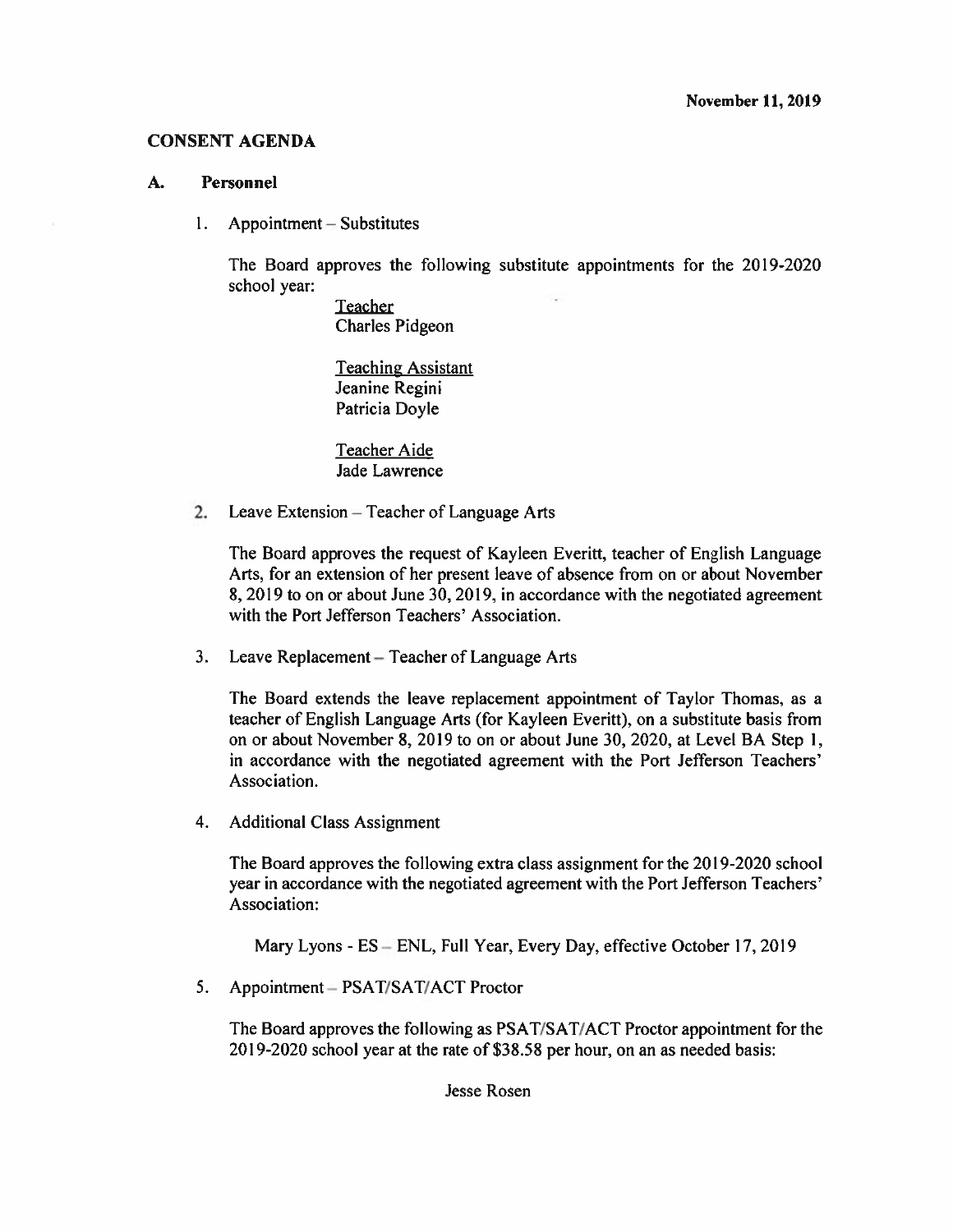6. Appointment — Coaches

The Board approves the appointment of the following coaches for the 2019-2020 school year, in accordance with the negotiated agreemen<sup>t</sup> with the Port Jefferson Teachers' Association, contingent upon possession of Temporary Coaching License, First Aid, and CPR certifications:

Appoint -Jeffrey Trelewicz - Volunteer MS Girls Volleyball Coach Appoint - David Kamen -JV Boys Basketball Coach Appoint -John Poulianos - Substitute MS Boys Soccer Coach from 10/24/19 to on or about 10/31/19

7. Settlement Agreement — Non Instructional Employee

The Board of Education approves the following resolution:

BE IT RESOLVED, that the Board of Education of the Port Jefferson Union Free School District, having reviewed in executive session <sup>a</sup> settlement agreemen<sup>t</sup> involving <sup>a</sup> non-instructional employee of the District, hereby approves such settlement agreement; and

BE IT FURTHER RESOLVED that the Board of Education hereby authorizes and directs the President of the Board of Education to execute such settlement agreemen<sup>t</sup> on behalf of the Board.

#### B. Finance

 $1.$ Financial Reports The Board approves the following financial reports:

> Claims Audit Report - Month of August Cash Flow Analysis - Month of August New Budget Transfers August Warrants & Treasurer Reports Fund Name Warrant # General Fund 5, 8-10 School Lunch Fund 2-3 Federal Fund No Warrants Capital Fund 1-2 Trust& Agency 1-2 Payroll 3-4 Scholarship Fund No Warrants CD Investment No Warrants Trial Balance -July 2019— August 2019 Revenue Budget Status -July 2019-June 2020 Appropriation Status Report -July 2019-June 2020 Budget Transfers - Month of August Approved Fundraisers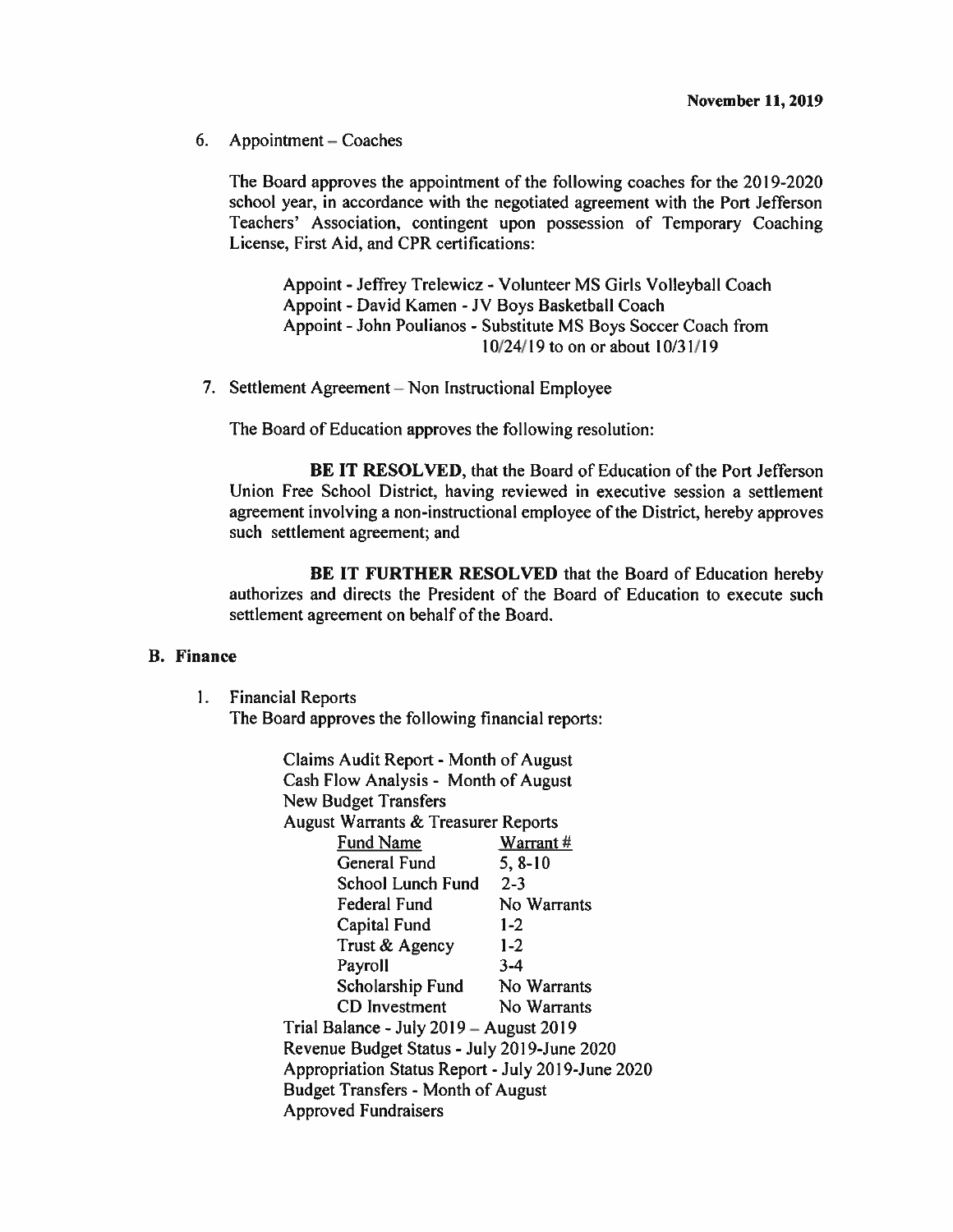2. Financial Reports

|                                                   | The Board approves the following financial reports:  |                                                |  |  |  |  |
|---------------------------------------------------|------------------------------------------------------|------------------------------------------------|--|--|--|--|
|                                                   | Claims Audit Report - Month of September             |                                                |  |  |  |  |
|                                                   | Cash Flow Analysis - Month of September              |                                                |  |  |  |  |
|                                                   | New Budget Transfers                                 |                                                |  |  |  |  |
|                                                   | September Warrants & Treasurer Reports               |                                                |  |  |  |  |
|                                                   | <b>Fund Name</b>                                     | <b>Warrant#</b>                                |  |  |  |  |
|                                                   | General Fund                                         | $12 - 16$                                      |  |  |  |  |
|                                                   | School Lunch Fund 4-6                                |                                                |  |  |  |  |
|                                                   | Federal Fund                                         | 1                                              |  |  |  |  |
|                                                   | Capital Fund                                         | $3-4$                                          |  |  |  |  |
|                                                   | Trust & Agency $3-6$                                 |                                                |  |  |  |  |
|                                                   | Payroll                                              | $5-6$                                          |  |  |  |  |
|                                                   | Scholarship Fund No Warrants                         |                                                |  |  |  |  |
|                                                   | CD Investment                                        | No Warrants                                    |  |  |  |  |
|                                                   |                                                      | Trial Balance - July 2019 - September 30, 2019 |  |  |  |  |
|                                                   |                                                      | Revenue Budget Status - July 2019-June 2020    |  |  |  |  |
| Appropriation Status Report - July 2019-June 2020 |                                                      |                                                |  |  |  |  |
|                                                   | <b>Budget Transfers - Month of September</b>         |                                                |  |  |  |  |
| <b>Approved Fundraisers</b>                       |                                                      |                                                |  |  |  |  |
|                                                   | ExtraClassroom Activity Report – July-September 2019 |                                                |  |  |  |  |
|                                                   |                                                      |                                                |  |  |  |  |

3. Budget Development Calendar

The Board approves the attached 2020-2021 Budget Development Calendar.

4. Donation

The Board gratefully accepts the donation of \$1,000.00 from Long Island Salt Savages, Mr. John Gaudio, to the Port Jefferson School District Fishing Club.

5. Donation

The Board gratefully accepts the following donations made to the Port Jefferson School District Fishing Club:

| Ryan Simmons     | 7 fishing poles                                     |
|------------------|-----------------------------------------------------|
| Thomas Ford      | 4 fishing poles, 5 reels, 7 pole/reel combos $\&$   |
|                  | 20 lb. mono test line                               |
| Kevin Florindo   | 3 surf casting poles $\&$ a fishing net             |
| David Guzzetta   | fly rod, 3 reels, and fishing gear                  |
| John Monaco      | 20 bags of gulp, 2 pole/reel combos, & fishing gear |
| Frankie Denicola | 2 fishing rods $& 2$ reels                          |
| AllPro           | Care package of fishing gear                        |
| Dennis Glynn     | 2 fishing rods $& 2$ reels                          |
|                  |                                                     |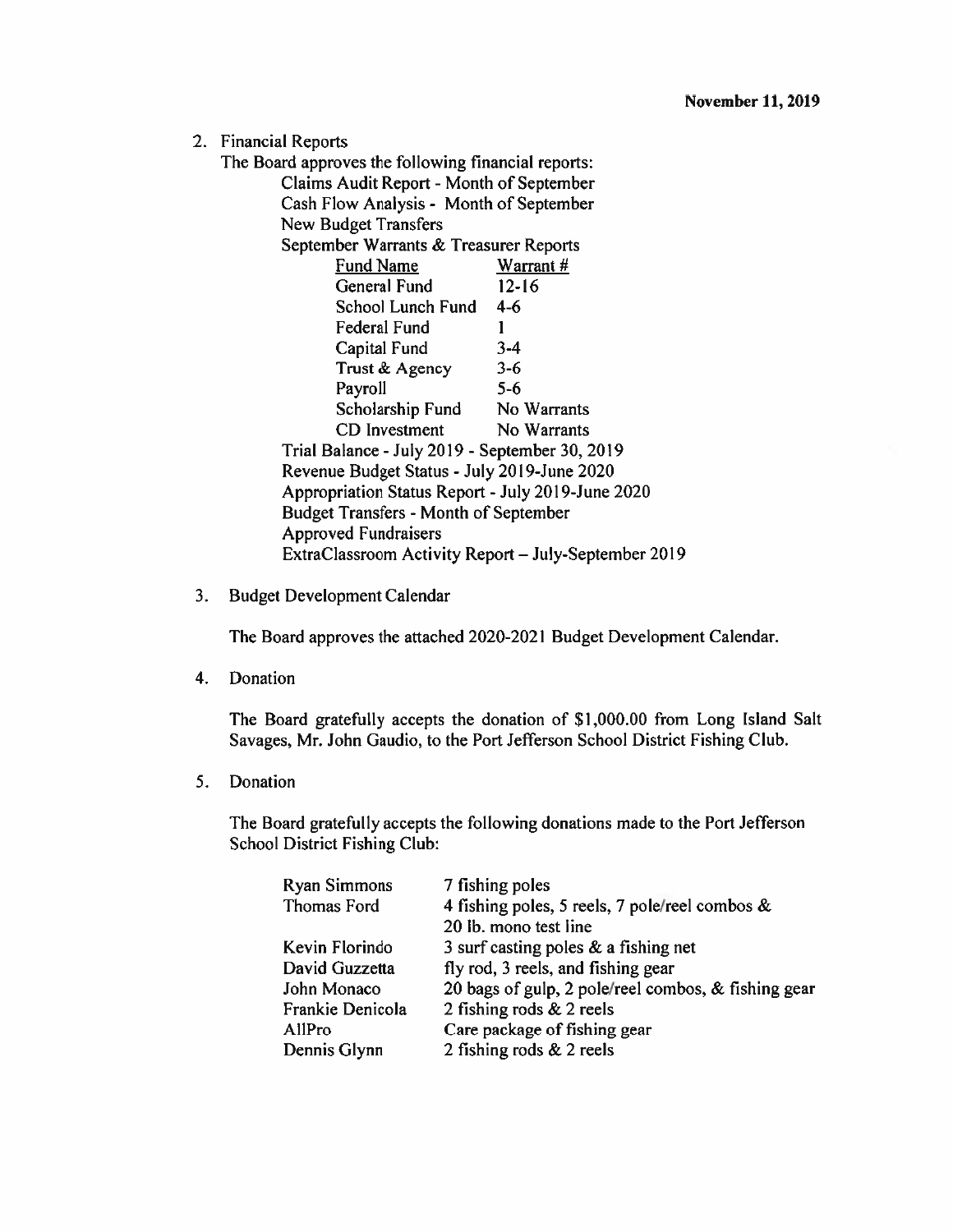6. Audited Financial Statements

The Board approves the following resolution: That the Port Jefferson Union Free School District accepts the audited 2018-2019 Financial Statements from the external auditor, R.S. Abrams for the fiscal year ended June 30, 2019; and further, the Deputy Superintendent is authorized to submit the corrective action plan to the New York State Comptroller's Office.

7. Elementary School Co-curricular Club

The Board approves the creation and implementation of the Science Club at the Elementary School.

#### C. Facilities & Operations

1. Surplus — Textbooks

The Board declares the attached list of Middle School textbooks as surplus property and directs the Deputy Superintendent to dispose of the same in the best interest of the School District.

2. Appointment — Alternate Title IX Compliance Agent

The Board approves the appointment of the Business Office Operations Supervisor as the alternate Title IX Compliance Officer for the 20 19-2020 school year.

#### B. Education

I. Committees on Special Education

The Board accepts the recommendations of the Committees on Special Education for the following meetings: August 21, 2019, September 26, 2019, October 3, 7, 8,10,15,16,18,21,22,2019.

2. Special Education Provider

The Board approves the contract with the Developmental Disabilities Institute for the placement of one special education student, for the 2019-2020 school year, and authorizes the Board President to execute such agreement.

3. Contract Amendment — New York Therapy Placement Services

The Board of Education approves the contract amendment to the 2019-2020 contract between New York Therapy Placement Services and Port Jefferson UFSD.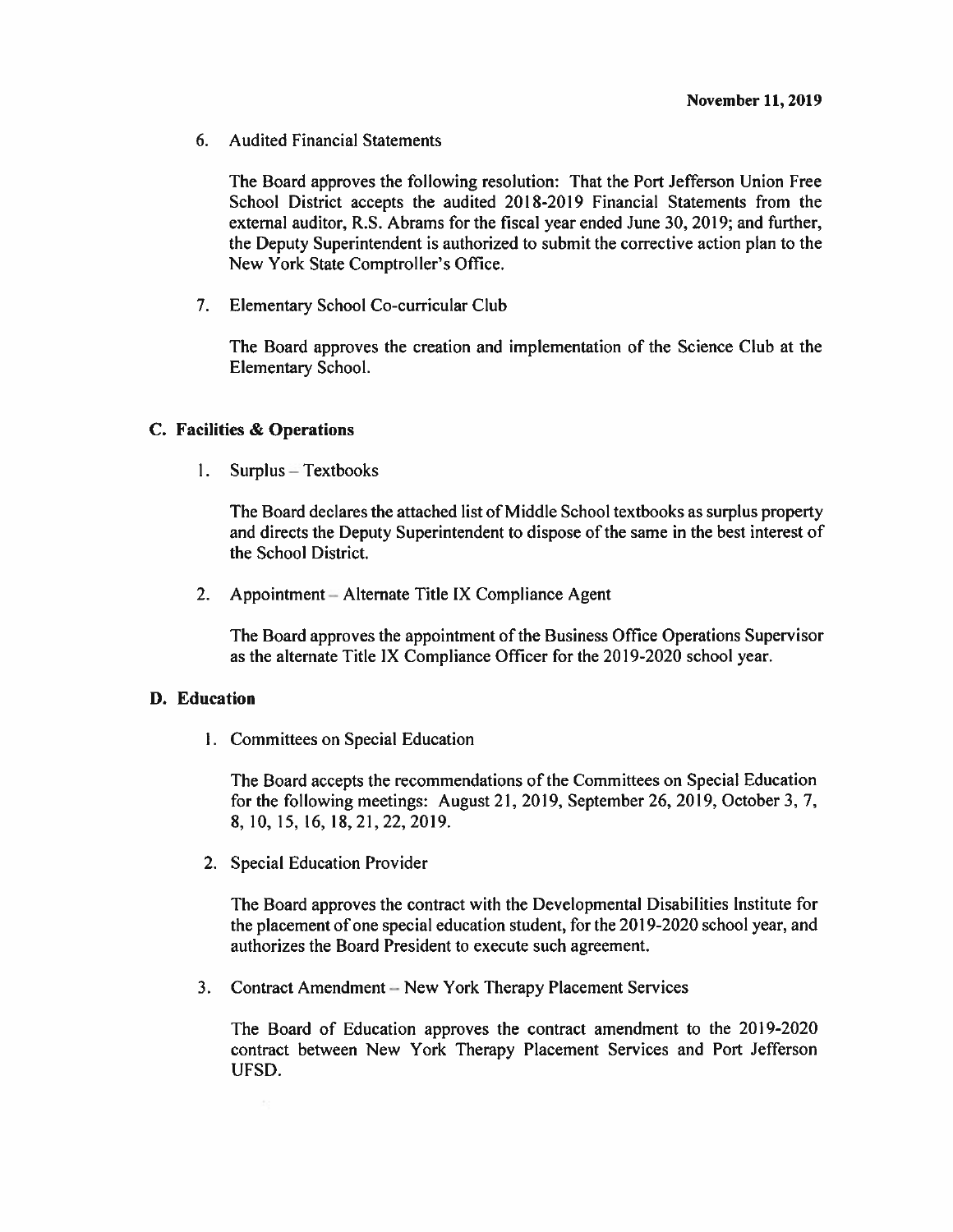4. Scoring NYS Assessments

The Board of Education approves the services of Educational Vistas. Inc. (EVI) for scoring of the NYS assessments for grades 3-8 ELA & Math, and grades 4 & 8 Science, for April - June of 2020.

5. Stipulation Agreement

The Board approves the stipulation agreemen<sup>t</sup> between the District and the parents of a student for the provision of related services through the Marra & Glick from July 1, 2019 through December 31, 2019. and authorizes the Board President to execute said agreement.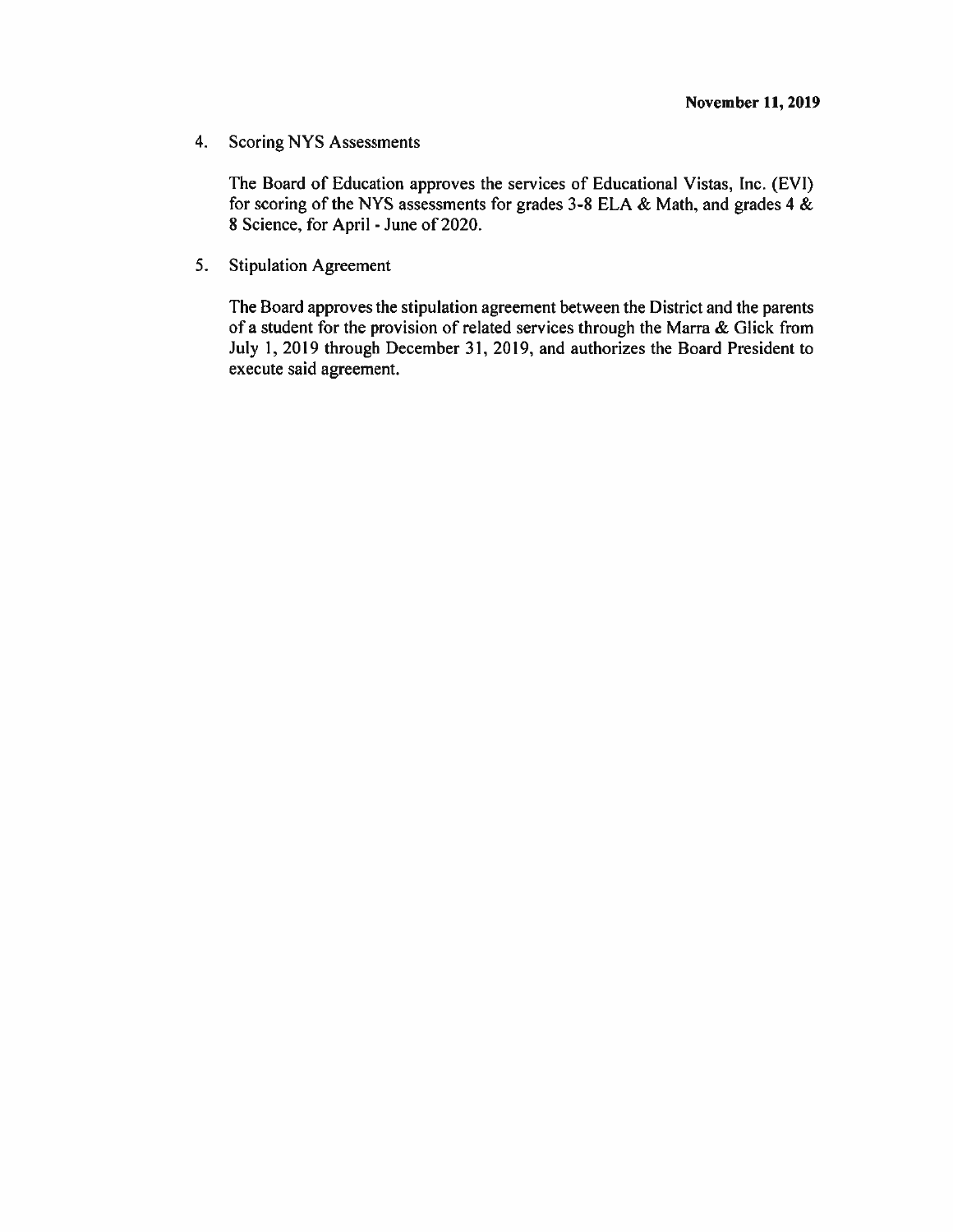# Port Jefferson Natalie Pego <npego@portjeffschools.org>

## Surplus Textbooks

1 message

#### Robert Neldig <rneidig@portjeffschools.org> Fri. Oct 11, 2019 at 10:06 AM

To: Sean Leister <sleister@portjeffschools.org>, Natalie Pego <npego@portjeffschools.org>, Kathleen Hanley<br><khaniey@portjeffschools.org>

Mr. Leister, Ms. Pego and Mrs. Hanley,

<sup>I</sup> am writing to recommend to the Board of Education the surplus of the following textbooks which are antiquated and utilizing space in the middle school. <sup>I</sup> have included the name of the textbook and the reason for them needing to be discarded.

| <b>SUBJECT</b>        | <b>TEXTBOOK NAME</b>                                     | <b>PUBLISHER (YEAR)</b>                    | <b>REASON FOR SURPLUS</b>                                        | <b>NUMBER OF</b><br><b>BOOKS</b> |
|-----------------------|----------------------------------------------------------|--------------------------------------------|------------------------------------------------------------------|----------------------------------|
| <b>Social Studies</b> | The World: Past and<br>Present / East and<br><b>West</b> | McMillan/McGraw-<br><b>Hill (1995)</b>     | Not aligned with the New York<br><b>State Learning Standards</b> | 36                               |
| <b>Social Studies</b> | The World: Past and<br>Present                           | <b>Harcourt Brace</b><br>Jovanovich (1985) | Not aligned with the New York<br><b>State Learning Standards</b> | 32                               |
|                       |                                                          |                                            |                                                                  |                                  |

#### Thanks.

```
Bob
```
., Robert Neidig, Ed.D. Principal -Port Jefferson Middle School 350 Old Post Road Port Jefferson. New York 11777 rneidig@portjeffschocls.org Phone- (631) 791-4400 Fax -(631) 476-4430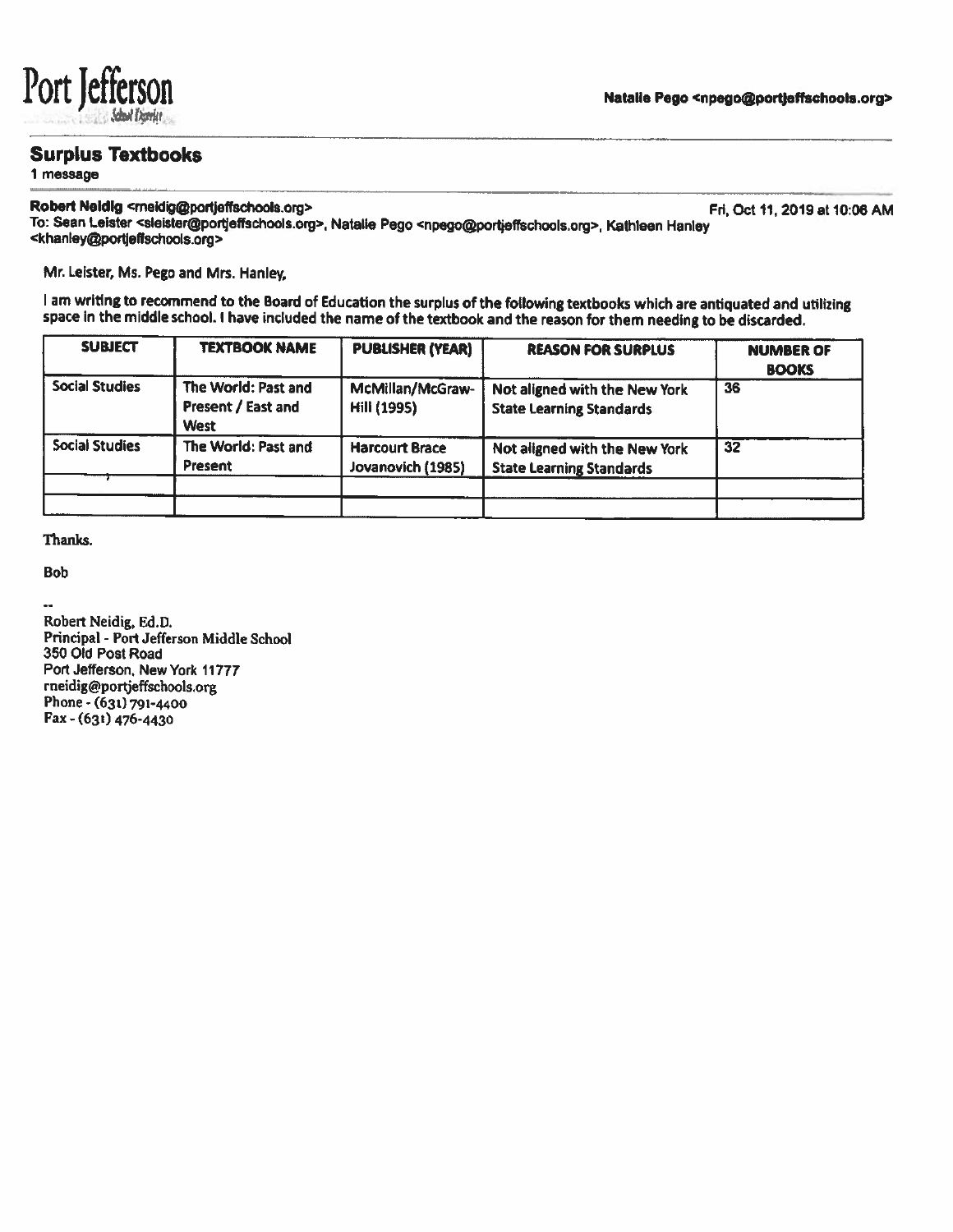## 8121.1 OPIOID OVERDOSE PREVENTION

The Board of Education recognizes that the use of opioids can lead to overdose and death of district students and staff. The Board wishes to minimize these deaths by the use of opioid overdose prevention measures.

## Administration of Oploid Antagonist Pursuant to Non-Patient Specific Order

The Board of Education approves the following program for use of opiold antagonists on students or staff suspected of having opioid overdose whether or not there is <sup>a</sup> previous history of opiold abuse.

Opioid antagonist shall be limited to naloxone and other medication5 approved by the Department of Health for such purposes, and administered only to students and staff.

## The District Participates in <sup>a</sup> NYSDOH Registered Opioid Overdose Prevention Program Operated by Another Organization

The school district will participate in an existing New York State Department of Health (NYSDOH) registered opioid overdose prevention program operated by another organization. The NYSDOH registered opioid overdose prevention program will have its own clinical director who will issue <sup>a</sup> non-patient specific order and be responsible for prescribing naloxone kits for the school. The district will collaborate with the registered program's clinical director to follow protocol and procedures related to managemen<sup>t</sup> of an opiold antagonist in the school.

The district shall designate the Superintendent or designee to the NYSDOH registered opioid overdose prevention program.

Naloxone will be stored in secure but accessible locations consistent with the district's emergency response plan. Such locations shall be designed to provide ready and appropriate access for use during emergencies, consistent with the district's emergency response plan.

Any school staff member may volunteer to participate in the program. Once trained by using a NYSDOH approved training program, staff members who volunteer may administer intranasal (in the nose) naloxone in the event of an emergency, on-site during the school day or at any on-site school sponsored activity.

Staff members will not be penalized by the district If they choose not to participate in this program.

School nurses may also participate in the program. Pursuant to <sup>a</sup> non-patient specific order and protocol issued by <sup>a</sup> NYS licensed physician or certified nurse practitioner, school nurses may administer intranasal naloxone or, if allowable per their training, intramuscular (in the muscle) naloxone, on school premises or at any school sponsored activities occurring off school grounds. The non-patient specific order and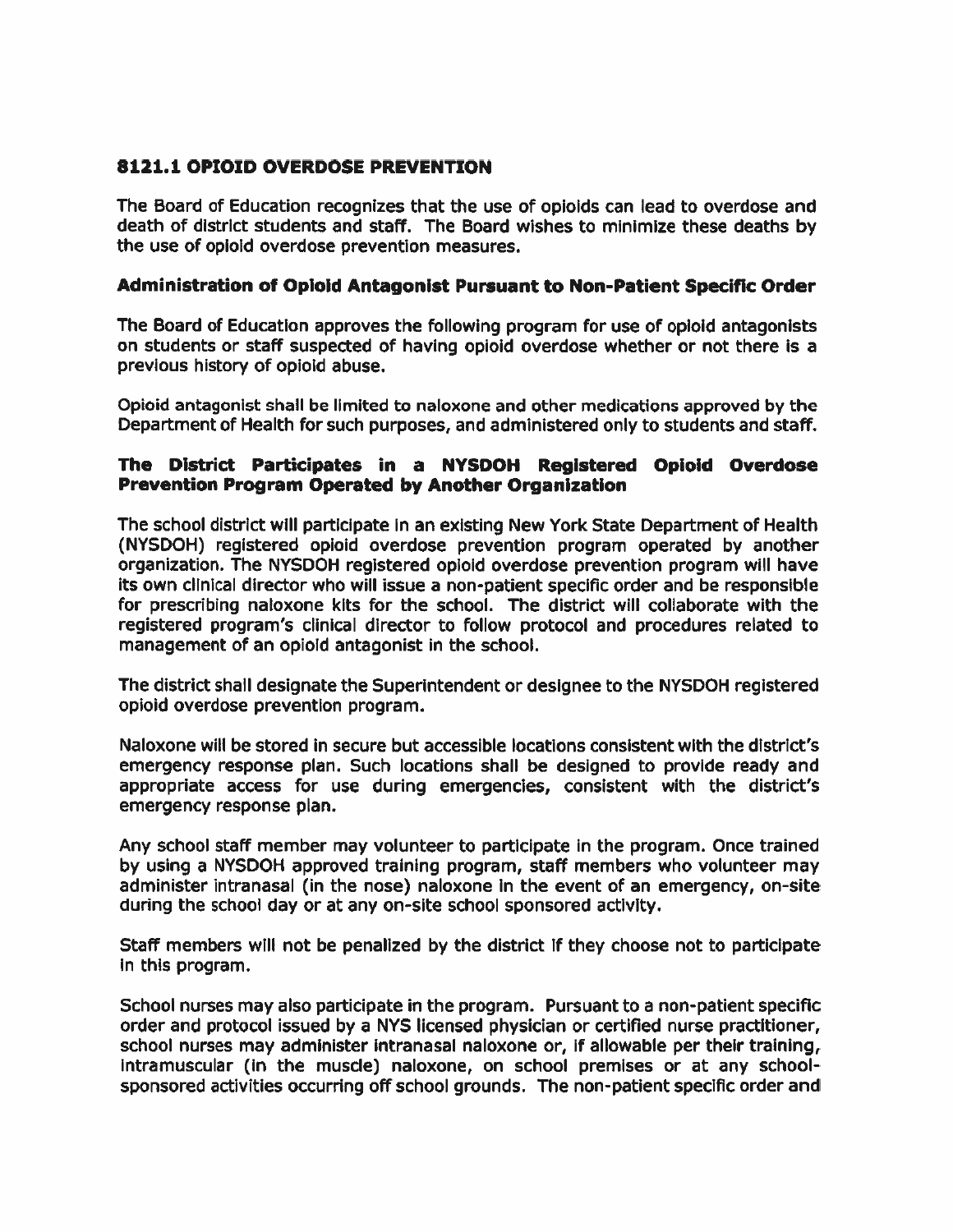protocols must meet the criteria established pursuan<sup>t</sup> to the regulations of the commissioner of education (8 NYCRR §64.7).

The Superintendent of Schools or designee, will ensure the school district will comply with the requirements of Public Health Law section 3309 including, but not limited to, appropriate clinical oversight, recordkeeping and reporting.

#### Documentation and Other Provisions

School nurses will document the administration of naloxone in accordance with the non-patient specific order and protocol that authorized the nurse or staff member to administer the naloxone, and repor<sup>t</sup> the administration of the naloxone to the district's medical director.

If there is <sup>a</sup> patient specific order for <sup>a</sup> particular student, the district will refer to the current New York State Education Department Guidelines for Medication Management in Schools as appropriate.

This policy, regulation, and any related procedures will be reviewed annually, to ensure they continue to meet the needs of the district and are consistent with recommended best practice.

Those trained as volunteer responders in the administering of naloxone will be required to review training every year.

Ref:

Education Law §§902 (requires public schools to employ medical director); 922 (volunteer naloxone responder); 6527 (emergency treatment of anaphylaxis and opioid overdose); 3023 (liability coverage); 6509-d (protection from liability for professional misconduct); 6909 (administration of naloxone by nurses) Public Heath Law §3309 (volunteer naloxone responder)

8 NYCRR §64.7 (administration of naloxone); Part 136 (school health services program, including naloxone)

10 NYCRR §80. 138 (volunteer naloxone responder)

Guidance for Implementing Opioid Overdose Prevention Measures in Schools, New York State Education Department, updated 3/2019,

https://www.schoolhealthny.com/cms/lib/NY01832015/Centricity/Domain/85/NYSE D\_%200pioidGuidance\_3.2019.pdf

Qpioid Overdose Prevention: Guidelines for Policies and Procedures, New York State Department of Health, March 2014,

www.health.ny.gov/diseases/aids/general/opioid overdose prevention/docs/policie <sup>s</sup> and procedures.pdf

Presented for  $1<sup>st</sup>$  reading:  $11-12-19$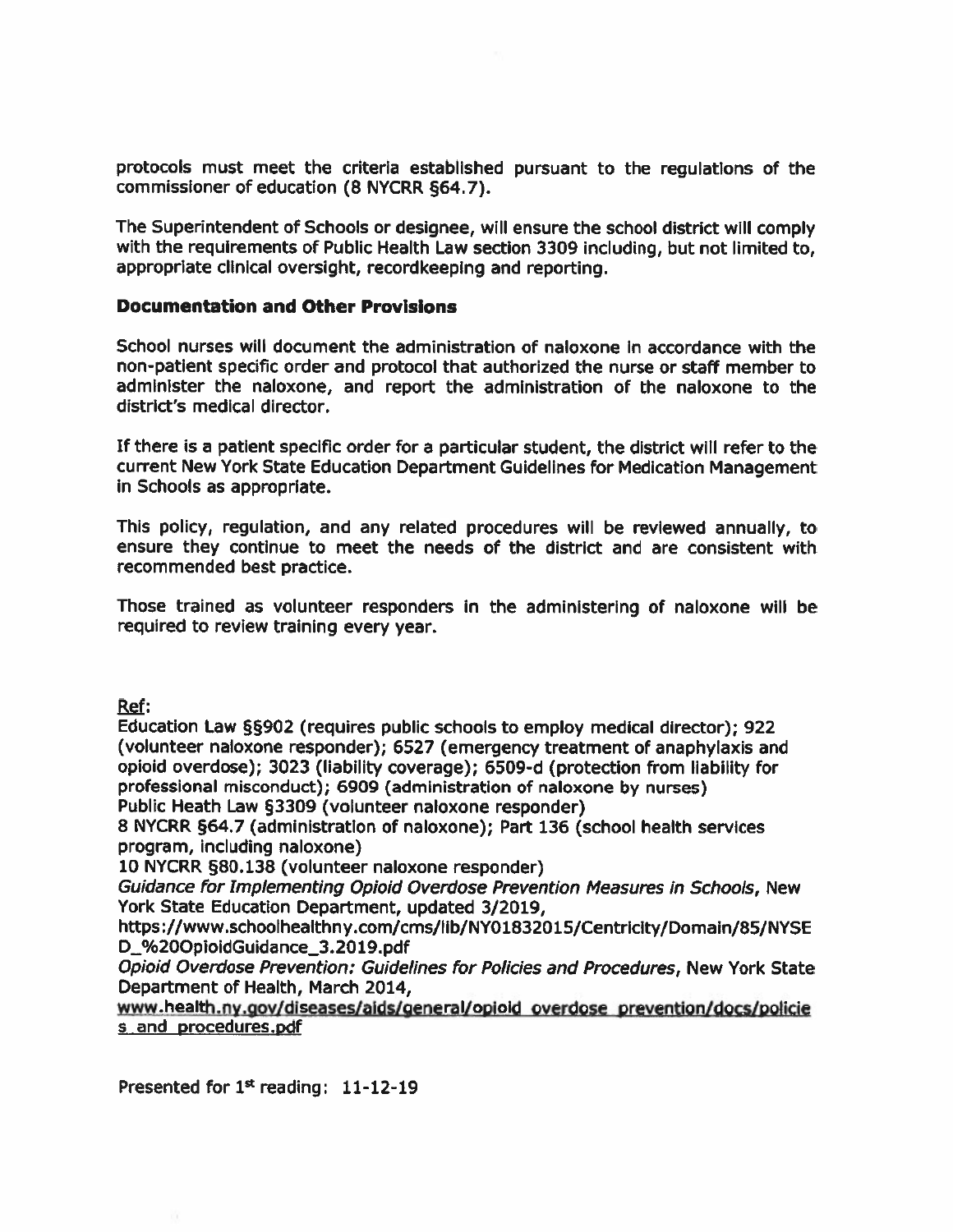## 8121.j-R OPIOID OVERDOSE PREVENTION REGULATION - Administration of Opioid Antagonist Pursuant to Non-Patient Specific Order

The on-site inventory and <sup>p</sup>lacement of naloxone will be accounted for weekly, and counted by personne<sup>l</sup> designated by the school administrator. Accounting for naloxone in AED cabinets may occur at the same time the check of the AED is performed. This count should be included and recorded on the AED log. The log must include the date, time and signature of the designated personne<sup>l</sup> performing the count. The log will be kept with whatever naloxone has not ye<sup>t</sup> been deployed in the school health office, with the log being maintained for no less than 7 years. When new naloxone is <sup>p</sup>laced in the locked storage cabinet or AED cabinet, the lot number, date of receipt, expiration date, and location of the naloxone must be recorded on the log. The designated personne<sup>l</sup> <sup>p</sup>lacing the naloxone in the storage area will sign the log and will need to monitor expiration dates.

Naloxone will be documented in the individual's cumulative health record for students, or consistent with applicable policies for care administered to staff Documentation must include the date and time and route of administration noting the anatomical location if intramuscular was administered; the signs and symptoms displayed by the student or staff member prior to administration; the student or staff member's response to naloxone administration, if CPR/rescue breathing/AED was administered; the name of the EMS agency providing transport, along with the name of the health care facility the student/staff person was transported to; and signed by the person completing the documentation. Incident reports will be completed as per school district policy.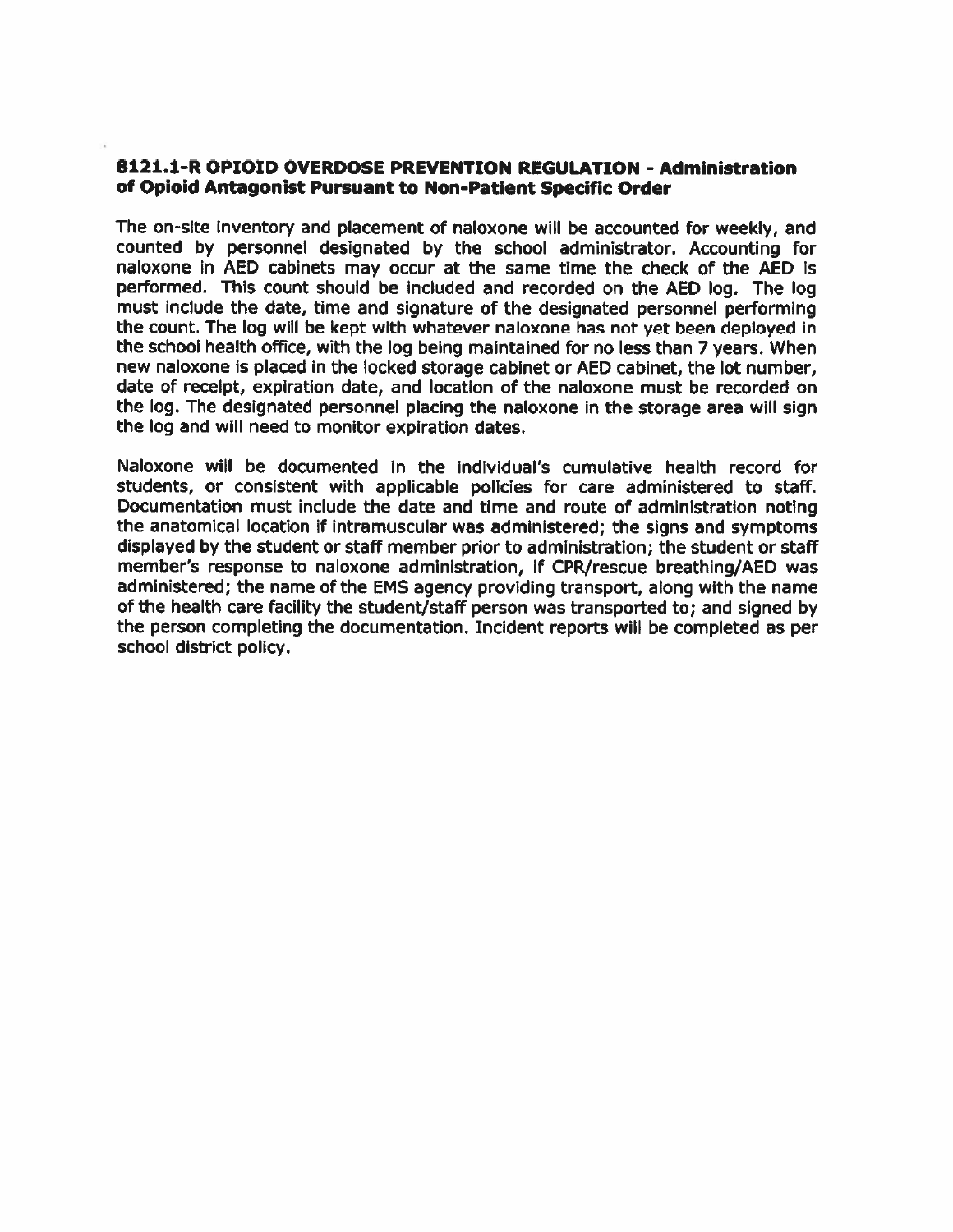#### 5420 STUDENT HEALTH SERVICES

The Board of Education recognizes that good student health is vital to successful learning and acknowledges its responsibility, along with that of parent(s) or guardian(s), to protect and foster <sup>a</sup> safe and healthful environment for the students.

The school shall work dosely with students' families to provide detection and preventive health services. In accordance with law, the school will provide vision, hearing, dental inspection and scoliosis screening. Results shall be referred to the parent(s) or guardian(s) who shall be encouraged to have their family physician/dentist provide appropriate care.

In order to enroll in school <sup>a</sup> student must have <sup>a</sup> health exam and submit <sup>a</sup> health certificate within 30 calendar days after entering school, and upon entering prekindergarten or kindergarten, and first, third, fifth, seventh, ninth and eleventh grades. The examination, which must conform to state requirements, must have been conducted no more than 12 months before the first day of the school year in question. If <sup>a</sup> student is unable to furnish the health certificate, the school will provide <sup>a</sup> physical examination by <sup>a</sup> licensed provider. A reques<sup>t</sup> for exemption from the physical examination, or the requirement to provide <sup>a</sup> health certificate, must be made in writing to the school principal or designee, who may require documents supporting the request. The only basis for exemption is a claim that the physical examination is in conflict with the paren<sup>t</sup> or guardian's genuine and sincere religious belief.

In order to enroll in school, students must also furnish documentation of required immunizations against certain communicable diseases, as set forth in state law and regulations, unless exempted from immunizations for medical or religious reasons as permitted by state law and regulation.

Homeless students shall be admitted to school even if they do not have the required health or immunization records, but may be temporarily excluded if they show actual symptoms of <sup>a</sup> communicable disease that poses <sup>a</sup> significant risk of transmission to others (see "Communicable Diseases" below).

The McKinney-Vento liaison shall assist homeless students covered by that law in accessing health services described in this policy and accompanying regulation.

The Board recognizes that the State of New York may authorize and require the collection of data from health certificates in furtherance of tracking and understanding health care issues that affect children. The Board supports these efforts and expects administrators to cooperate and to observe the appropriate laws and regulations in carrying out those responsibilities, including those that relate to student privacy.

In addition, students will be asked to provide <sup>a</sup> dental health certificate when they enroll in school and in accordance with the same schedule as the health certificate.

A permanen<sup>t</sup> student health record shall be par<sup>t</sup> of <sup>a</sup> student's cumulative school record and should follow the student from grade to grade and school to school along with his/her academic record. This record folder shall be maintained by the school nurse.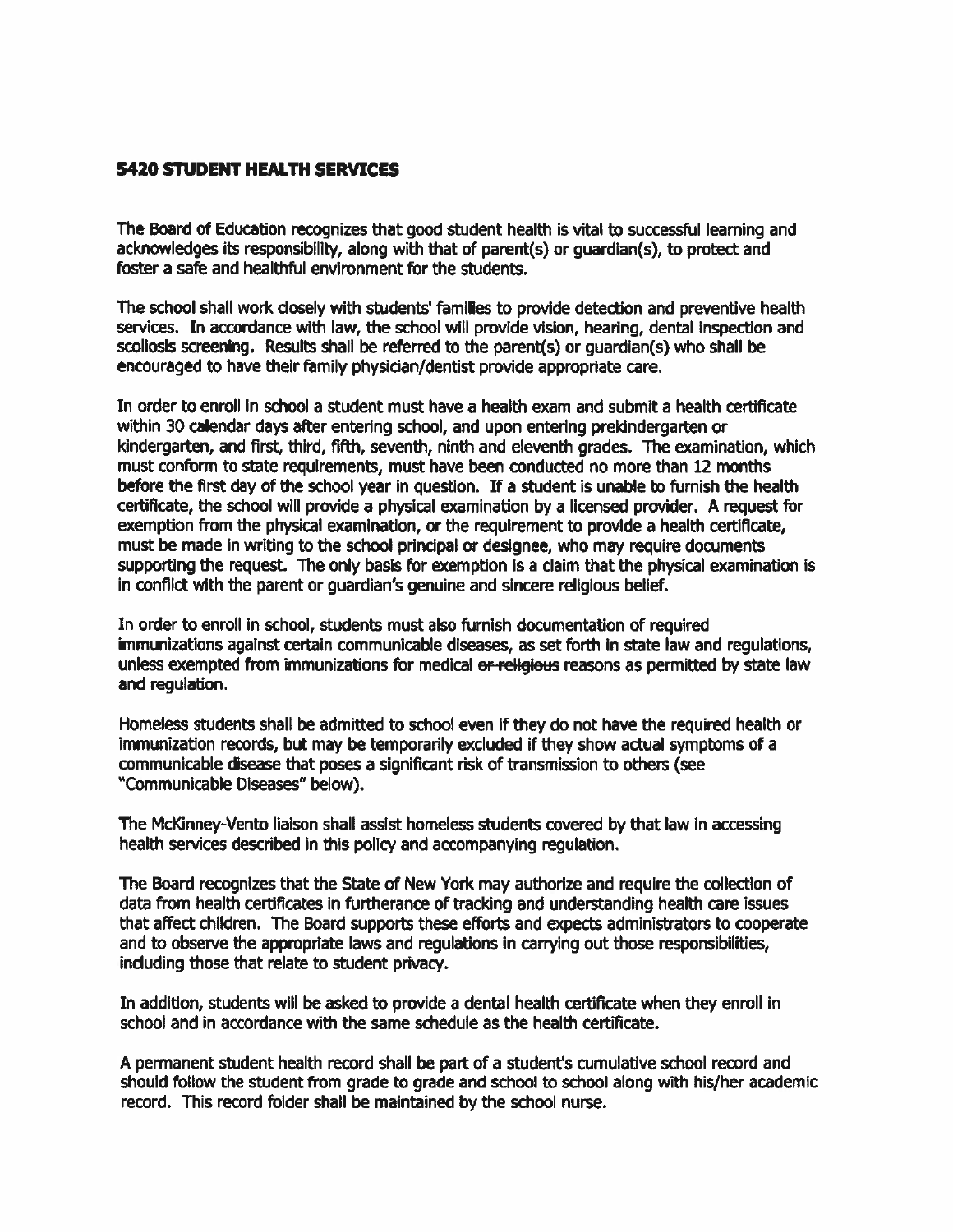#### Emeraencv Care

Each school in the district will include in its emergency <sup>p</sup>lan <sup>a</sup> protocol for responding to health care emergencies, including anaphylaxis, and head injury. Parents/guardians will be notified of any emergency medical situation as soon as is practicable. Parents/guardians will receive notification of non-emergen<sup>t</sup> medical situations that have been reported to the nurse in <sup>a</sup> timely manner.

Schools shall also provide emergency care for students in accidental or unexpected medical situations. The district will stock epinephrine auto-injectors for non-patient specific use. The district shall ensure that designated staff are properly trained.

The district permits the administration of opioid antagonists, such as naloxone, to preven<sup>t</sup> opioid overdose, pursuan<sup>t</sup> to policy 8121.1, Opioid Overdose Prevention. District staff shall follow all regulations regarding the storage, accessibility, administration, recordkeeping, and reporting of naloxone use.

#### Communicable Diseases

It is the responsibility of the Board to provide all students with <sup>a</sup> safe and healthy school environment. To meet this responsibility, it is sometimes necessary to exclude students with contagious and infectious diseases, as defined in the Public Health Law, from attendance in school,

During an outbreak of these communicable diseases, if the Commissioner of Health or his/her designee so orders, the district will exclude students from school who have an exemption from immunization or who are in the process of obtaining immunization.

It is the responsibility of the Superintendent of Schools, working through district health personnel, to enforce this policy and to contact the county or local health department when <sup>a</sup> reportable case of <sup>a</sup> communicable disease is identified in the student or staff population.

#### Administering Medication to Students

Neither the Board nor district staff members shall be responsible for the diagnosis or treatment of student illness. The administration of prescribed medication to <sup>a</sup> student during school hours shall be permitted only when failure to take such medicine would jeopardize the health of the student, or the student would not be able to attend school if the medicine were not made available to him/her during school hours, or where it is done pursuan<sup>t</sup> to law requiring accommodation to <sup>a</sup> student's special medical needs (e.g., Section 504 of the Rehabilitation Act of 1973). "Medication" will include all medicines prescribed by an authorized medical provider.

Before any medication may be administered to or by any student during school hours, the Board requires: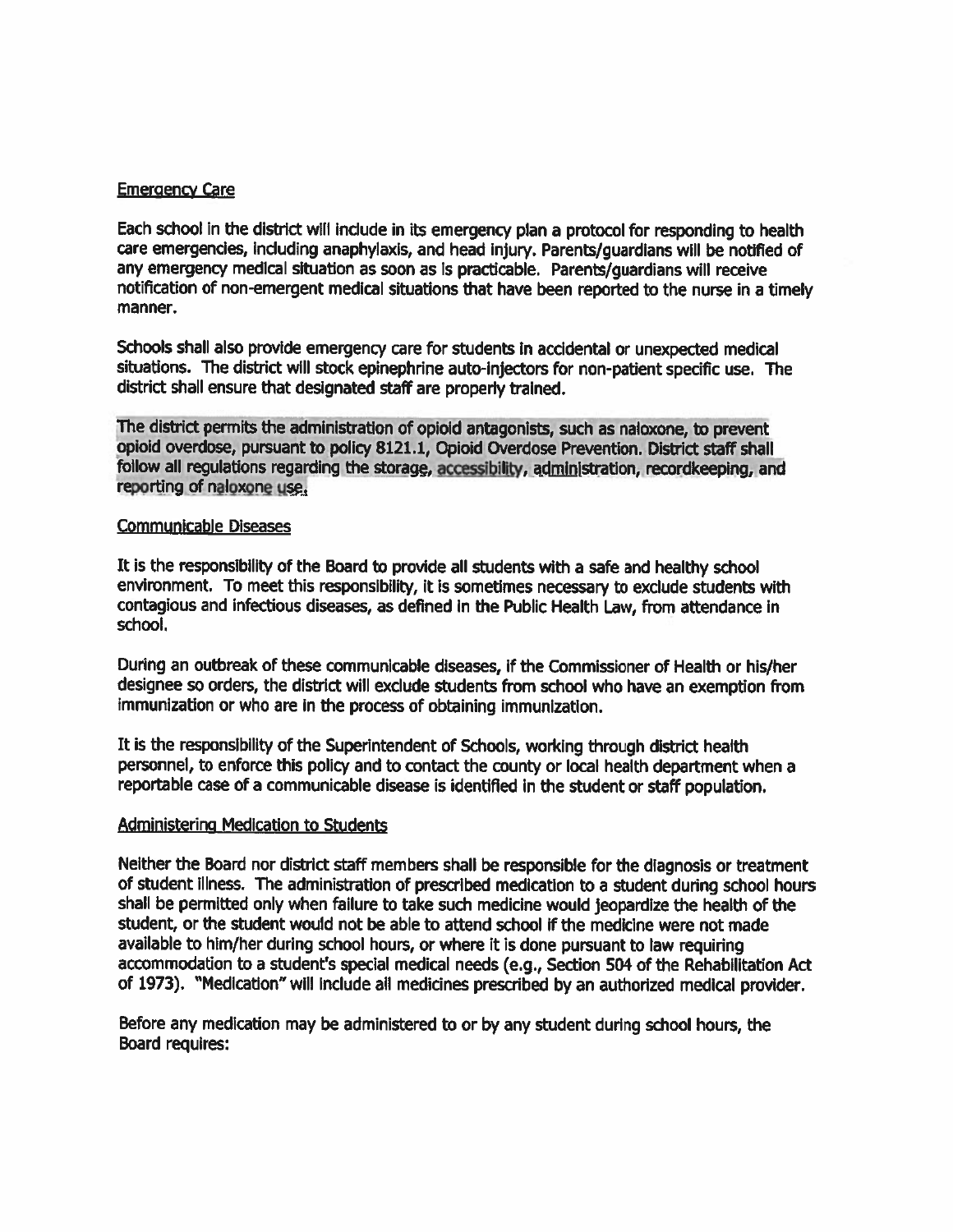1. the written reques<sup>t</sup> of the parent(s) or guardian(s), which shall give permission for such administration and relieve the Board and its employees of liability for administration of medication;

2. the written order of the prescribing authorized medical provider, which will include the purpose of the medication, the dosage, the time at which or the special circumstances under which medication shall be administered, the period for which medication Is prescribed, and the possible side effects of the medication; and

3. that in order for <sup>a</sup> student to carry and use <sup>a</sup> rescue inhaler, an epinephrine auto-injector, insulin, or glucagon and associated testing supplies, written permission must be provided both by the paren<sup>t</sup> and the prescribing authorized medical provider in accordance with state law and regulation.

Students are allowed to carry and apply parentally provided sunscreen without <sup>a</sup> prescription from <sup>a</sup> medical provider, assuming that the sunscreen is FDA approved and that the sunscreen is not treating <sup>a</sup> medical condition. Parents need to provide the district with written permission for students to use sunscreen.

Permission slips and medical orders shall be kept on file in the office of the school nurse.

The school stocks liquid albuterol for the nebulizer for students who are in need of emergency dosing when their personal prescription is empty. The district will develop procedures in collaboration with school health personne<sup>l</sup> that is approved by the district medical director and the Board of Education.

#### Life-Threatening Allergies and Anaphylaxis Management

The Board recognizes its role and responsibility in supporting <sup>a</sup> healthy learning environment for all students, including those who have, or develop, life-threatening allergies. The district will work cooperatively with the student, their parent/guardian and healthcare provider to allow the child to participate as fully and as safely as possible in school activities. When <sup>a</sup> student has <sup>a</sup> known life-threatening allergy reported on their health form or if the district has been informed by the paren<sup>t</sup> of the presence of <sup>a</sup> life-threatening allergy, the district will assemble <sup>a</sup> team, which may include the parent, the school nurse, the child's teacher, the building principal and other appropriate personnel, which will be charged with developing an individual health care plan and/or an emergency action plan. The plan(s) will be maintained by the school nurse. The plan(s) will guide prevention and response. If the student is eligible for accommodations based upon the IDEA, Section 504 or the Americans with Disabilities Act, the appropriate procedures will be followed regarding identification, evaluation and implementation of accommodations.

#### **Training**

Training to suppor<sup>t</sup> the fulfillment of staff responsibilities in regard to student health services will be provided as par<sup>t</sup> of the district's ongoing professional development <sup>p</sup>lan and in conformity with Commissioner's regulations.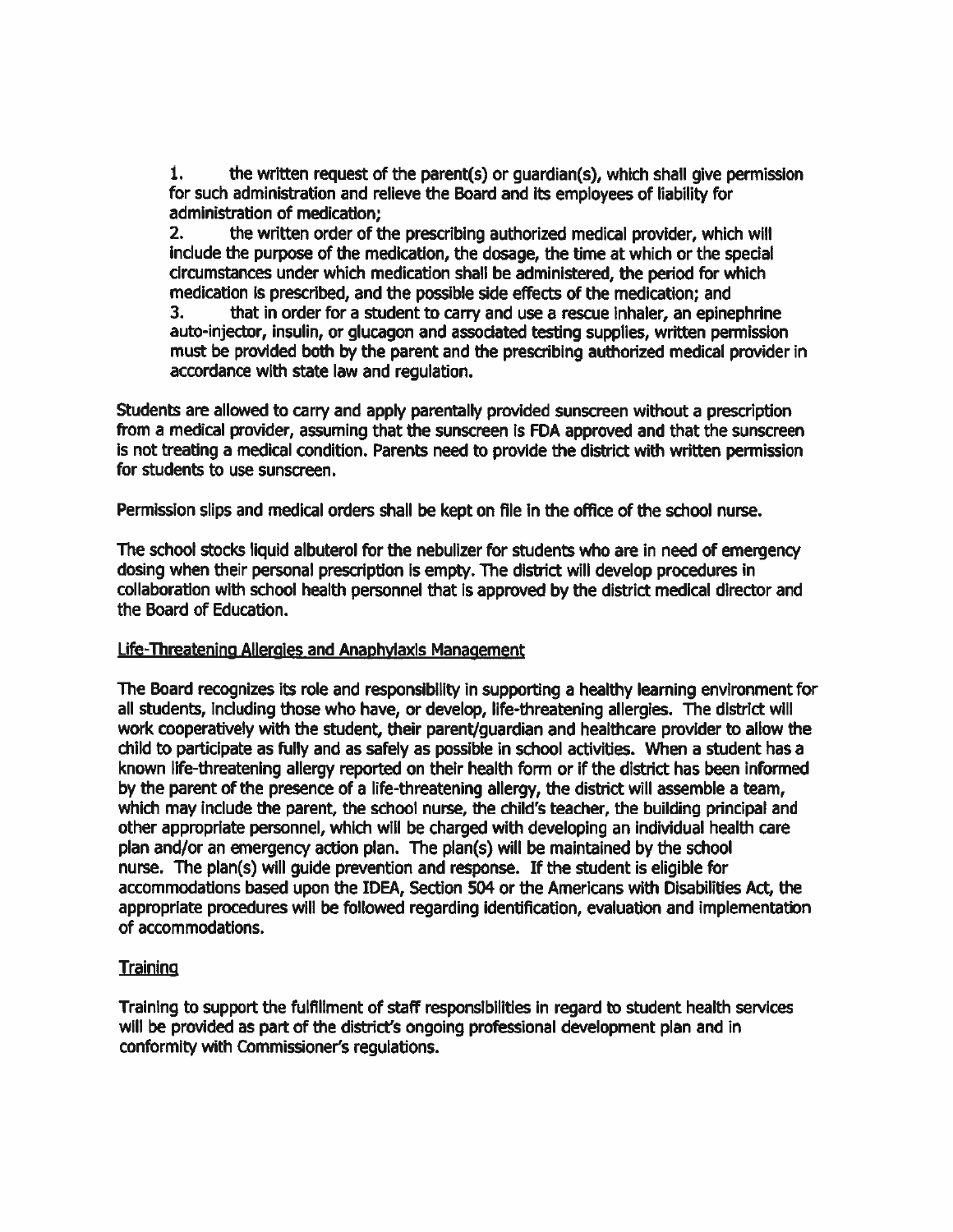## Regulations

The Superintendent shall develop comprehensive regulations governing student health services. Those regulations shall indude the provision of all health services required by law, procedures for the maintenance of health records, and procedures for the administering of medication to students. The Superintendent shall also develop protocols, in consultation with the district medical director and other appropriate district staff, for the managemen<sup>t</sup> of injury, with particular attention to concussion.

Cross-ref:

4321, Programs for Students with Disabilities 5020.3, Students with Disabilities and Section 504 5151, Homeless Students 5280, Interscholastic Athletics 5550, Student Privacy 8121.1, Opioid Overdose Prevention 8130, School Safety Plans and Teams 9700, Staff Professional Development

Ref:

Education Law §310 (provisions for appeal of child denied school entrance for failure to comply with immunization requirements); 901 et seq. (medical, dental and health services, BMI reporting); 916 (student self-administration of rescue inhalers); 916-a (student selfadministration of epinephrine; 916-b (students with diabetes); 919 (provide and maintain nebulizers); 921 (epinephrine auto-injectors; training of unlicensed personnel); 922 (naloxone); 6527 (emergency treatment: anaphylaxis; naloxone); 6909 (emergency treatment: anaphylaxis; naloxone)

Public Health Law §613 (annual survey); 2164 (immunization requirements); 3000-c (emergency epinephrine); 3309 (naloxone)

8 NYCRR §§ 64.7 (anaphylaxis; naloxone); 135.4 (Physical Education); Part 136 (school health services program; concussion, anaphylaxis, medication, naloxone)

<sup>10</sup> NYCRR Part 66-1 (immunization requirements); § 80.138 (naloxone)

Guidelines for Medication Management in Schools, State Education Department, December 2017, www.p12.nvsed.gov/sss/documents/MedicationManagement-DEC2017.pdf

Immunization Guidelines: Vaccine Preventable Communicable Disease Control, State Education Department, revised August 2000

Making the Difference: Caring for Students with Life- Threatening Allergies, New York State Department of Health, New York State Education Department, New York Statewide School Health Service Center, June 2008

Concussion Management Guidelines and Procedures, www.nysphsaa.org

New Policy for Stocking Albuterol Metered Dose Inhalers (MDIS), State Education Department, August 2011,

www.p12.nysed.gov/sss/schoolhealth/schoolhealthservices/Albuterol2011memo.pdf.

Presented for revisions & 1st reading: 11-12-19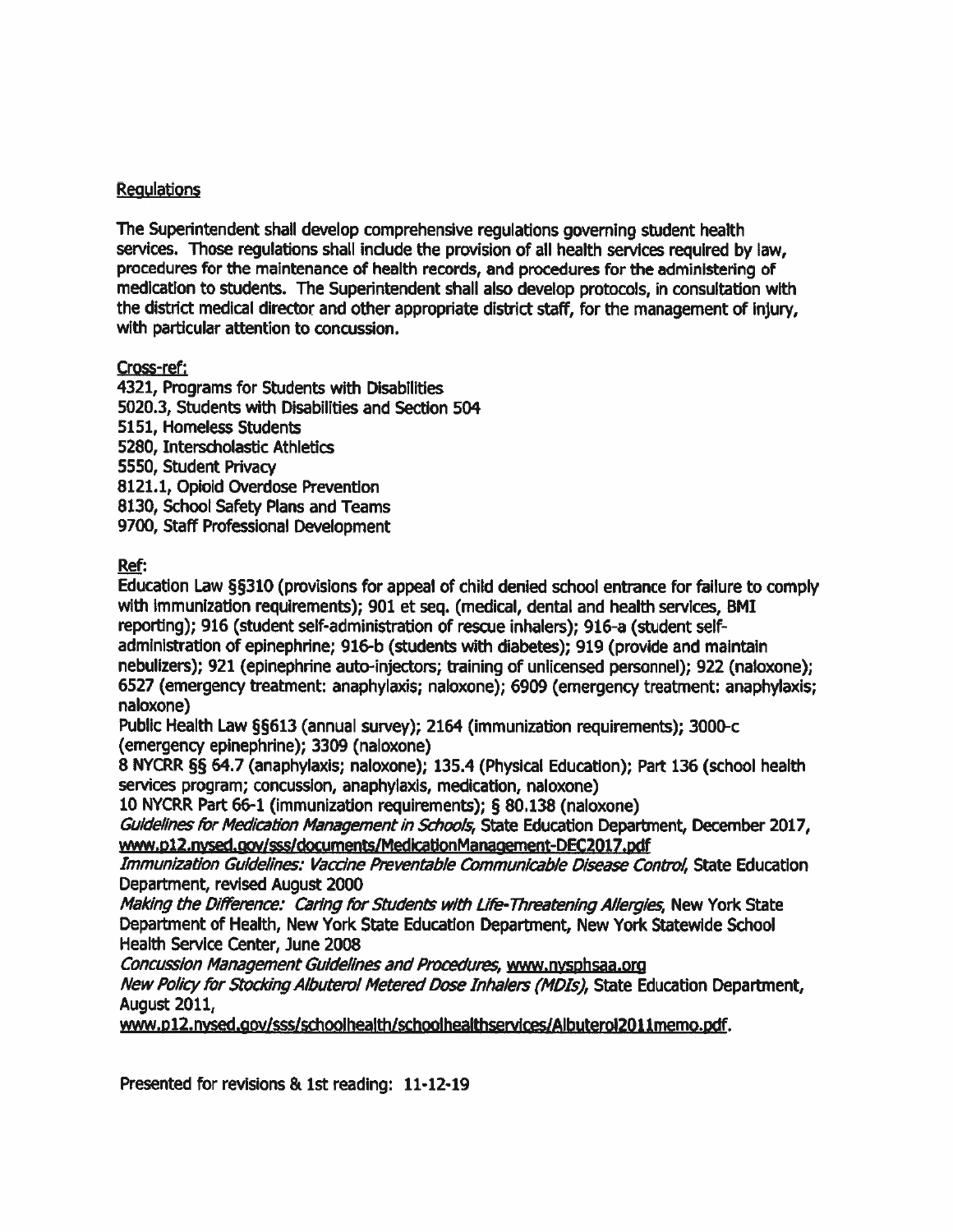## 5420-R STUDENT HEALTh SERVICES REGULATION

This regulation provides specific details about major areas of the district's student health services, such as immunization, medications, medical exams, medical care, emergency records, and return to school after injury/illness. For purposes of this regulation, the McKinney-Vento liaison shall assist homeless students covered by that law in accessing school health services.

## A. Immunization Against Communicable Diseases

Under state Public Health Law 2164, in order to be enrolled in or attend district schools, children must be fully immunized against certain communicable diseases. Those diseases are: poliomyelitis, mumps, measles, diphtheria, rubella, varicella (chicken pox), hepatitis B, pertussis, tetanus, and, where applicable, Haemophilus influenza type <sup>b</sup> (Hib), pneumococca<sup>l</sup> disease, and meningococcal disease.

"Fully immunized" means that the child has either (1) received the required vaccinations for these diseases as set forth in state regulations; (2) for measles, mumps, rubella, hepatitis B, poliomyelitis, or varicella only, shown immunity with <sup>a</sup> positive blood test for those disease antibodies; or (3) for varicella only, has had the disease, verified by <sup>a</sup> <sup>p</sup>hysician, nurse practitioner, or physician's assistant.

Children who are not fully immunized may only be admitted to school if they (1) are in the process of receiving immunization or obtaining blood tests (as described in state law and requiations); or (2) have been granted a medical or religious exemption.

Medical exemptions may be issued if immunization is detrimental to <sup>a</sup> child's health. Medical exemptions must either be (1) the medical exemption form issued by the New York State Department of Health or the New York City Department of Health and Mental Hygiene, or (2) <sup>a</sup> statement signed by <sup>a</sup> physician licensed to practice medicine in New York State indicating the specific immunization, the medical contraindication, and the length of time the exemption is for. Medical exemptions must be reissued annually to remain valid. The Building Principal may require supporting documents for medical exemptions.

All students must presen<sup>t</sup> appropriate documentation of their immunization status, as set forth in the Regulations of the Commissioner of Health <sup>10</sup> NYCRR Subpart 66-1. Homeless students shall be admitted to school even if they do not have the required immunization records, but may be temporarily excluded if they show actual symptoms of <sup>a</sup> communicable disease that poses <sup>a</sup> significant risk of transmission to others.

The Building Principal may permit students without adequate documentation to attend school up to <sup>14</sup> calendar days while the parent/guardian furnishes the necessary documents. This time period may be extended to <sup>30</sup> days for students transferring from another state or country, as long as they show a good faith effort to obtain the necessary documentation, or the child has received at least the first dose in an Immunization series and has scheduled aooointments to comolete the series according to the recommended age schedules.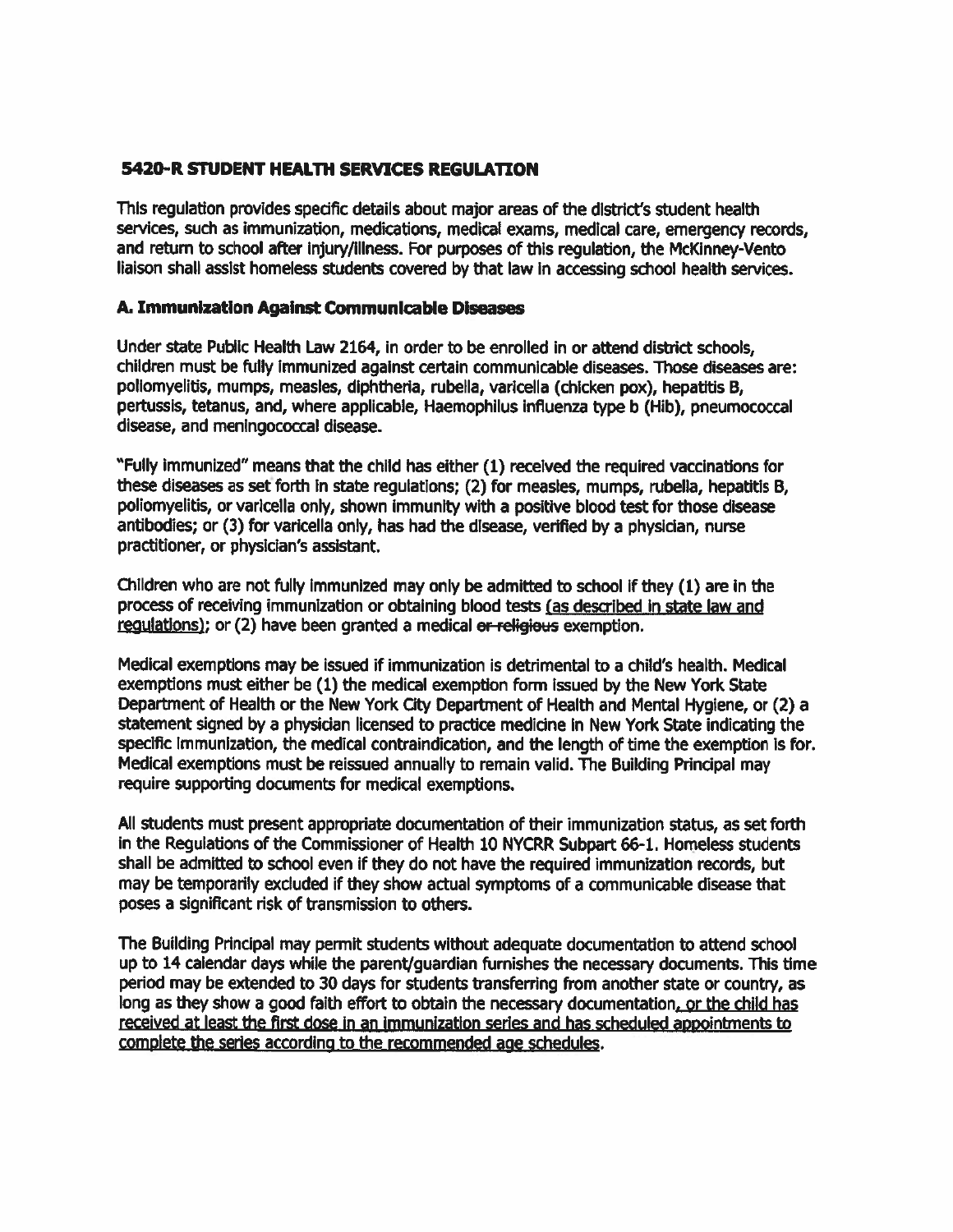District schools may access the New York State Immunization Information System (NYSHS) or the New York City Citywide Immunization Registry (CIR) to verify the immunization history of students entering or registered in that school.

When <sup>a</sup> child is excluded from school for immunization reasons, the Building Principal shall notify the parent/guardian of their responsibility to have the child immunized, and the public resources available for doing so. The Principal shall also notify the local health authority of the child's name and address and the immunization(s) the child lacks, and shall cooperate with that authority to provide <sup>a</sup> time and place for the required immunization(s) to be administered.

The district will maintain <sup>a</sup> list of all students who have been exempted from immunization for medical or religious reasons, or who are in the process of receiving immunization, and shall exclude such students from school when so ordered by the Commissioner of Health, in the event of an outbreak in school of the vaccine-preventable diseases listed in Public Health Law 2164 and the first paragraph of this section.

When <sup>a</sup> student transfers out of the district, the parent/guardian will be provided wIth an immunization transfer record showing the student's current immunization status which will be signed by the school nursing personne<sup>l</sup> or the school <sup>p</sup>hysician. <sup>A</sup> transcript or <sup>p</sup>hotocopy of the immunization portion of the cumulative health record will be provided to the new educational institution upon request.

## B. Administering Medication to Students in School

The administration of prescribed medication to <sup>a</sup> student during school hours is permitted only when the medication is necessary to allow the student to attend school or failure to administer the medication would seriously affect the student's health.

Parent(s) or guardian(s) must presen<sup>t</sup> the following information:

- 1. <sup>a</sup> written order from <sup>a</sup> NYS licensed health care provider (e.g. physician, nurse practitioner or physician assistant) containing the following: student's name, the date and name of the medicine, dosage and time to be administered, and list of possible side effects; and
- 2. <sup>A</sup> written note from the parent/guardian <sup>g</sup>iving appropriate licensed school personne<sup>l</sup> permission to administer the medication to their child during school or for trained unlicensed personnel to assist their child in taking their own medication.

#### Students who may carry and use certain medications.

Students are permitted to self-administer medication under certain circumstances, in accordance with state law and regulation. <sup>A</sup> student is authorized to carry and use the following medications: rescue inhaler, epinephrine auto-injector, insulin, <sup>g</sup>lucagon (and associated diabetes testing supplies), if the following conditions are met:

1. An authorized medical provider must provide written permission that includes an attestation that the student's diagnosis requires the medication; the student has demonstrated that he/she can self-administer the prescribed medication effectively; the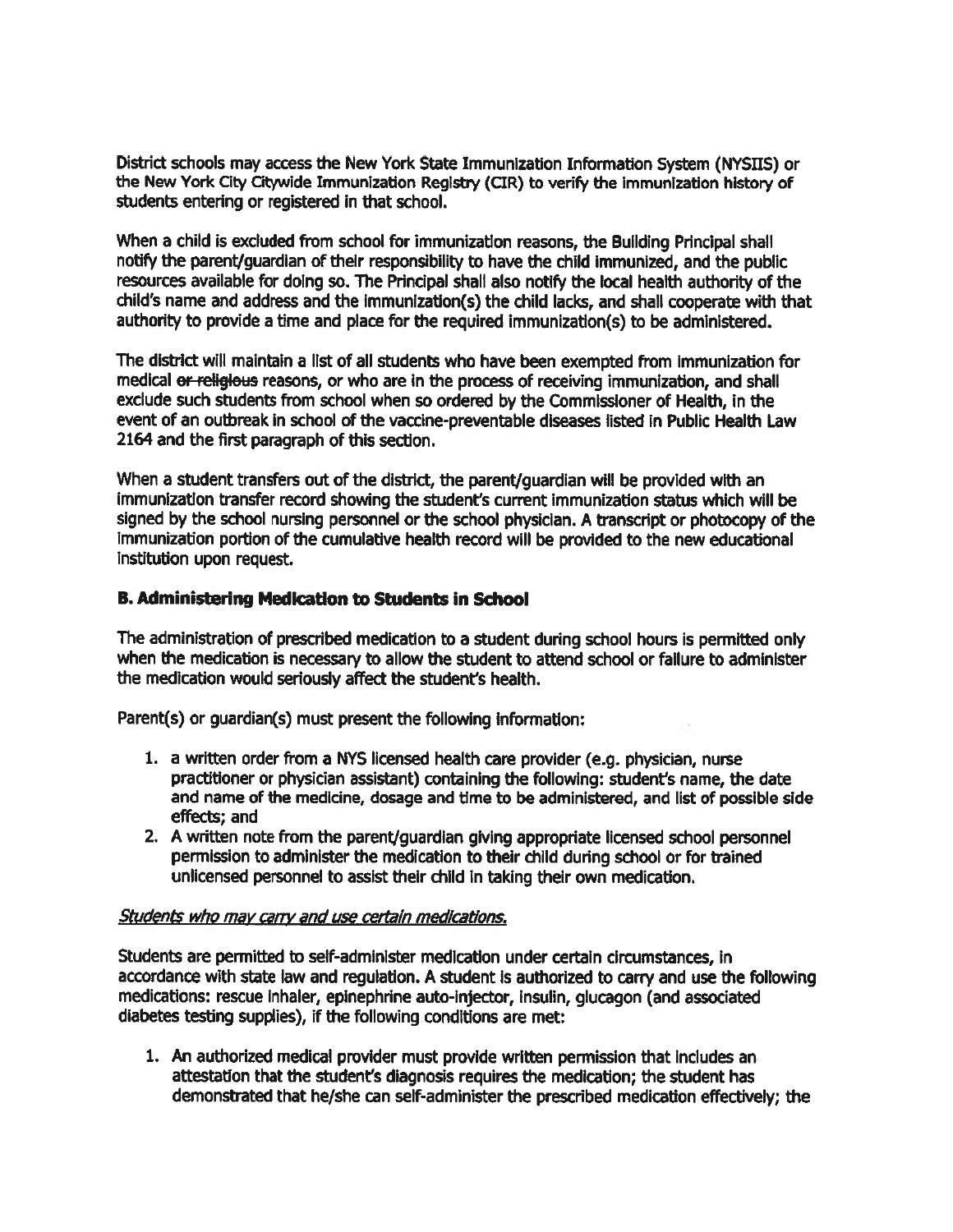name of the medication, the dose, the times when it is to be taken, the circumstances which may warrant use and the length of time during which the student may use it.

2. Written parental permission.

If <sup>a</sup> student is authorized to carry and use medication as described above, the parent/guardian is permitted to give extra medication and supplies that the district will maintain in accordance with the written directions submitted by the authorized medical provider. Such extra medication and supplies shall be readily accessible to the student.

All documents pertaining to student medication will be kept on file in the nurse's office.

The school nurse shall develop procedures for the administration of medication, which require that:

- 1. alt medications will be administered by <sup>a</sup> licensed person unless the child is <sup>a</sup> "supervised student" (able to self-administer with assistance and supervision) or an "independent student" (able to self-administer and self-carry);
- 2. medications, other than as noted above, shall be securely stored in the office and kept in their original labeled container, which specifies the type of medication, the amount to be given and the times of administration;
- 3. the school nurse shall maintain <sup>a</sup> record of the name of the student to whom medication may be administered, the prescribing physician, the dosage and timing of medication, and <sup>a</sup> notation of each instance of administration; and
- 4. all medications shall be brought to school by the parent(s) or guardian(s) and shall be picked up by the parent(s) or guardian(s) at the end of the school year or the end of the period of medication, whichever is earlier. If not <sup>p</sup>icked up within five days of the period of medication, the medication shall be discarded.

An adult must bring the medication to school in the original container. The administering staff member should clearly label the medication with the time to be given and dosage.

Sunscreen. Students are permitted to carry and apply sunscreen without a medical provider's order under the following conditions:

- 1. the sunscreen is used to avoid overexposure to the sun and not for medical treatment of an injury or illness, if sunscreen is required to treat <sup>a</sup> medical condition, the procedures for administering medication (above) apply;
- 2. the sunscreen is FDA approved for over the counter use;
- 3. the student's parents or guardians provide written permission annually for the student to carry and use the sunscreen.

The school nurse will keep written permission for students on file and develop procedures pertaining to this policy.

#### Administering medication on field trios and at after-school activities.

Taking medication on field trips and at after-school activities is permitted if <sup>a</sup> student is an "independent student" described above in administering their own medication. On field trips or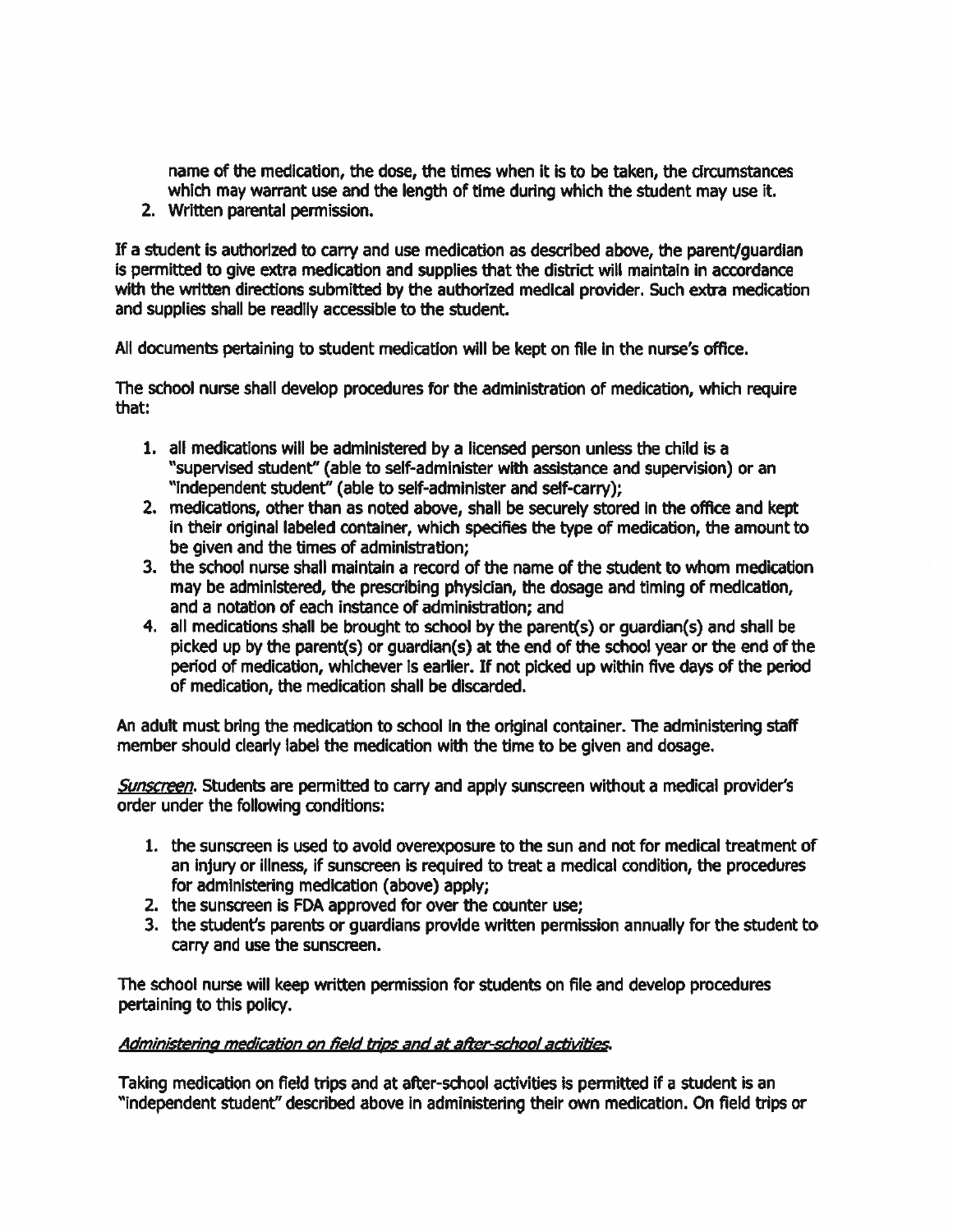at other after-school activities, teachers or other school staff may carry the medication (if the student does not need it on hand for rapid administration) so that the independent student can take it at the proper time. If a student is a "supervised student" described above, unlicensed school personne<sup>l</sup> who have been trained by <sup>a</sup> licensed school health professional may assist the student in taking his/her medication. The student's parent/guardian, if attending the trip, may also perform these activities, but may not be required to do so.

If <sup>a</sup> student is "nurse dependent" (i.e., requires <sup>a</sup> licensed health professional to administer their medication), then the student must have their medication administered by <sup>a</sup> licensed health professional, or the district may:

- •permit the paren<sup>t</sup> or guardian to attend the activity and administer the medication.
- permit the paren<sup>t</sup> to personally reques<sup>t</sup> another adult friend or family member to voluntarily administer the medication on the field trip or activity and inform the school district in writing of such request.
- allow the student's health care provider to be consulted and, if he/she permits, order the medication time to be adjusted or the dose eliminated.

If no other alternative can be found, <sup>a</sup> school nurse or licensed person must administer the medication.

#### Administering epi-pen in emergency situations.

The administration of epinephrine by epi-pen has become an accepted and extremely beneficial practice in protecting individuals subject to serious allergic reactions (e.g., individual has an anaphylactic reaction to <sup>a</sup> wasp sting or the ingestion of peanu<sup>t</sup> butter).

Pursuant to Commissioner's regulations, registered professional nurses may carry and administer agents used in non-patient specific emergency treatment of anaphylaxis.

Additionally, the district will stock epinephrine auto-injectors to be used on any student or staff member having symptoms of anaphylaxis, whether or not there is <sup>a</sup> previous history of severe allergic reaction. The medical director shall oversee use of the auto-injectors, ensuring that designated staff are appropriately trained. However, any school personnel may be directed in <sup>a</sup> specific instance to use an auto-injector by the nurse or medical director.

In addition, pursuan<sup>t</sup> to SED guidelines, school nurses may provide training to unlicensed school staff in administering epi-pens, epinephrine auto-injectors and glucagon prescribed by <sup>a</sup> licensed medical provider, to <sup>a</sup> child who has been diagnosed with the associated disease in accordance with the process described in this policy and regulation.

Use of Liquid Albuterol for NebulizerMetered Dose Inhalers. Students diagnosed with asthma whose persona<sup>l</sup> albuterol prescription is empty may receive an emergency dose of schoolstocked albuterol under the following conditions:

• The student has <sup>a</sup> prescription ordering albuterol MDI or nebulized albuterol from their licensed health care provider which must include an order allowing the student to use the school's stocked albuterol MDI if their personal prescription is empty;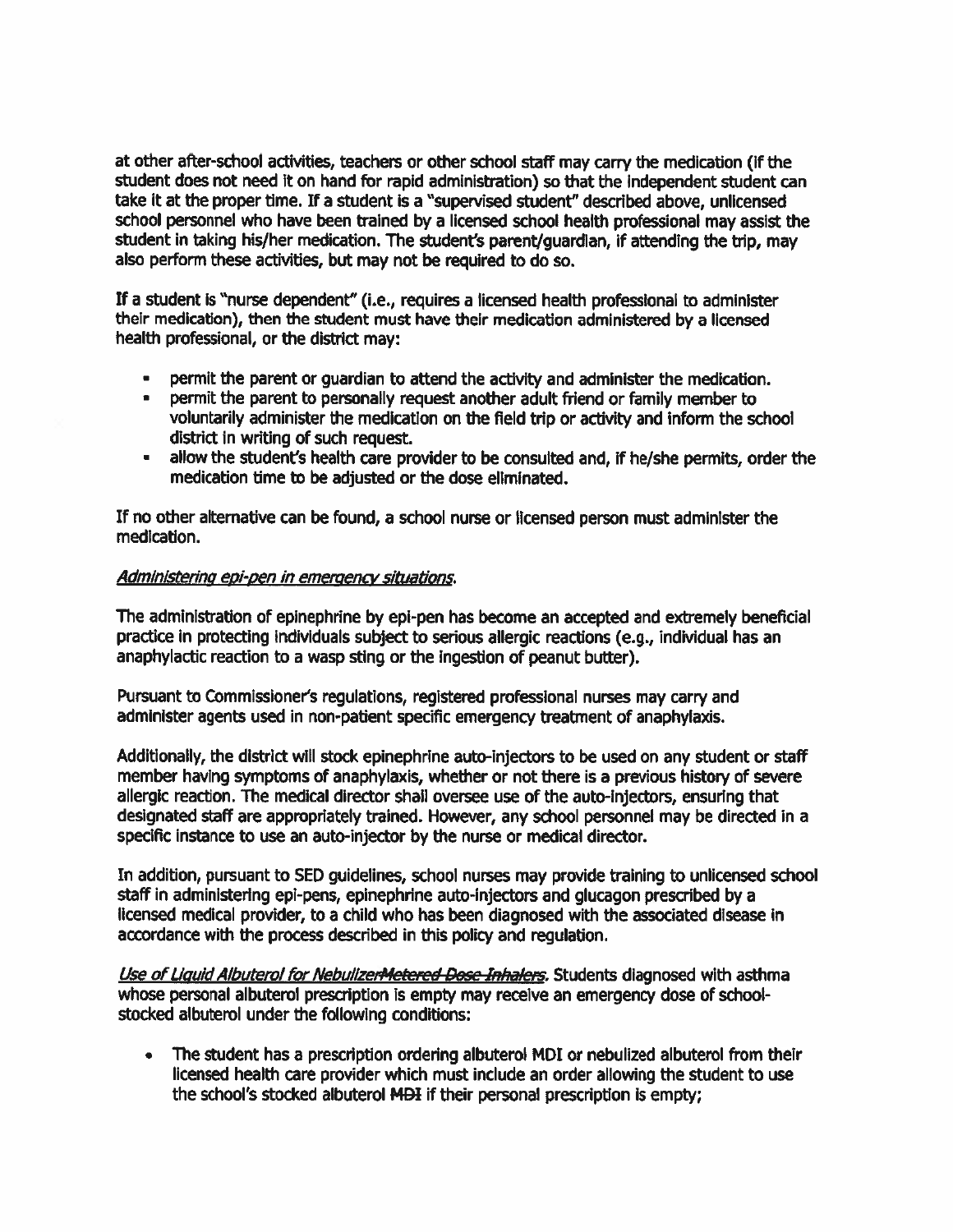- The student's parent/guardian must provide written permission for the student to be administered dosing from the school's stocked albuterol MDI if their personal prescription is empty;
- The school's stock supply of albuterol is not to be used in place of the parent/guardian providing the medication for their child to the school. The school's stock supply is for use only in the event that the student's personal supply is empty while awaiting the parent/guardian to provide the school with <sup>a</sup> new one; and
- . The student must have their own labeled spacer, tubing and facemask, or mouthpiece provided by the parent/quardian that is used when administering their own or the school's stock albutcrol MDI.

Specific procedures will be developed by school health personnel that will outline the following:

- 1. The process for obtaining and replacing the stock albuterol;
- 2. The maintenance and cleaning of the school's stock MDI and nebulizer; individual students' MDI5 and spacers; and/or students nebulizer tubing, facemask or mouthpiece;
- 3. The protocol for informing parents that the school stock albuterol was used; and
- 4. The protocol for informing parents/guardians of the need for replacement of their child's albuterol medication along with any district imposed deadlines for doing so.

This procedure will be approved by both the district medical director and the Board of Education.

## C. Student Medical Exams

In accordance with Sections 903 and 904 of the state Education Law, each student shall have <sup>a</sup> physical exam given by the school doctor or licensed health provider (including <sup>a</sup> physician, physician assistant or nurse practitioner) upon entrance to school and upon entering pre kindergarten or kindergarten, and first, third, fifth, seventh, ninth, and eleventh grades. Findings are to be kept on record at the school on forms that can be obtained from the school nurse. In addition, the school will reques<sup>t</sup> <sup>a</sup> dental health certificate according to the same schedule.

A student may be excluded from the medical examination requirements because the child's parent/guardian holds <sup>a</sup> genuine and sincere religious belief which is contrary to medical examinations. The reques<sup>t</sup> for exemption must be in writing to the principal or his/her designee.

In the event that the student's medical history reveals that they have <sup>a</sup> known life-threatening allergy, the school nurse, in conjunction with the family, student, child's teacher, and other appropriate staff, will develop and implement an individual health care plan which will guide prevention and response.

The district will work with students in the self-management of their life-threatening allergy, or other chronic health conditions, by:

- 1. Adequately training staff involved in the care of the child.
- 2. Assuring the availability of the necessary equipment and/or medications.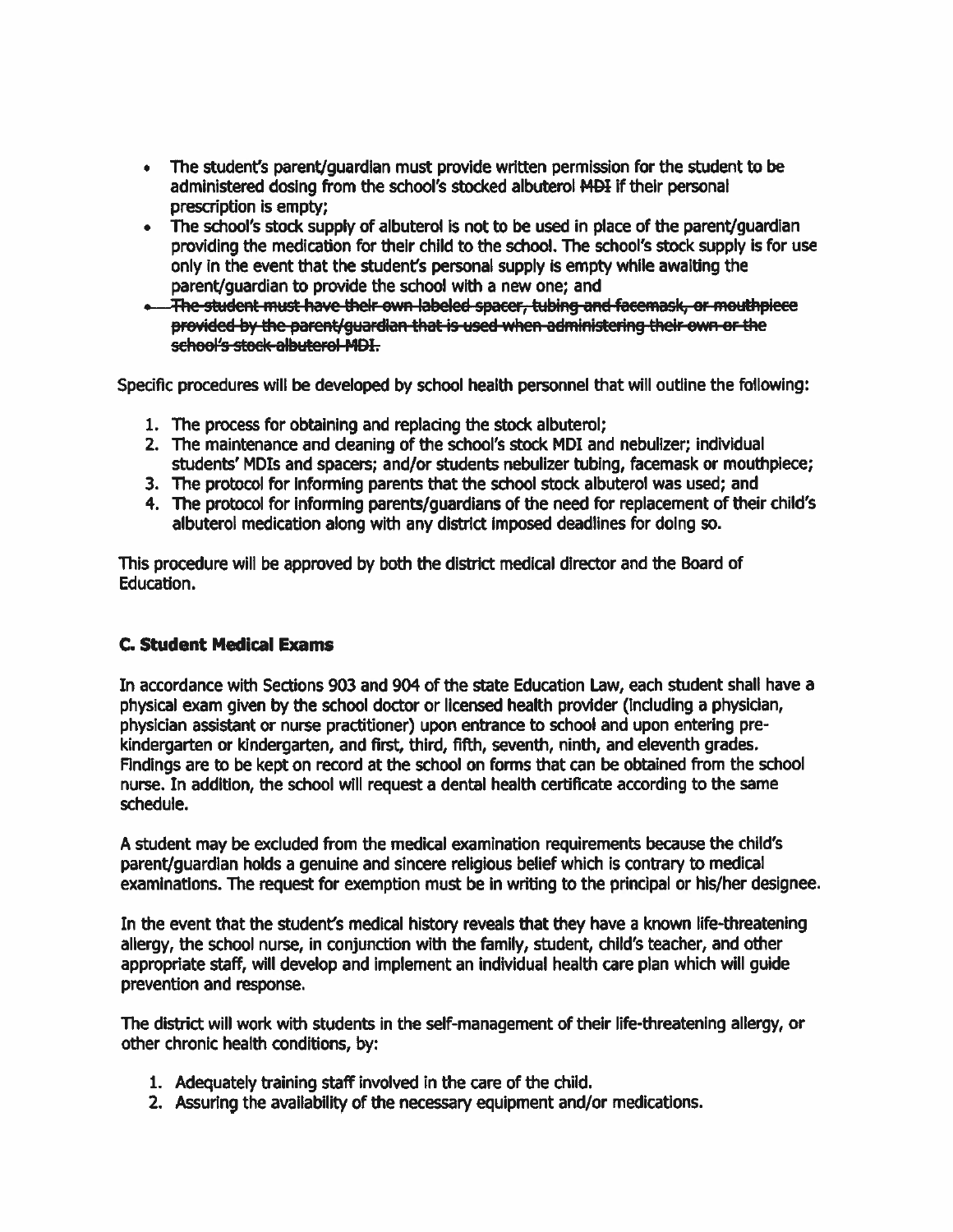- 3. Providing appropriately licensed and trained persons on school premises, as required by law.
- 4. Providing ongoing staff and student education.

## D. Illness or Injury in School

If <sup>a</sup> student becomes ill or injured in school:

- 1. The nurse will determine If the student should receive further medical attention, remain in the health office or return to class.
- 2. The nurse will call the parent, guardian or designated emergency contact if he/she feels the student should go home. In general, <sup>a</sup> paren<sup>t</sup> or guardian will pick up the student from school.
- 3. If no parent, guardian or designated emergency contact picks up the student at school, or if no parent/guardian or designated emergency contact will be home, the student will remain in the nurse's office until such time as <sup>a</sup> parent, guardian or designated emergency contact becomes available to assume responsibility for the child.

The dIstrict permits the administration of opiold antagonists, such as naloxone, to preven<sup>t</sup> oplold overdose, pursuan<sup>t</sup> to policy 8121.1, Oplold Overdose Prevention. District staff shall follow all regulations regarding the storage, accessibility, administration, recordkeeplng, and reporting of naloxone use.

## E. Communication with parents/guardians

If <sup>a</sup> student becomes ill or exhibits any of the following conditions the school nurse (or designee) will call home:

- When <sup>a</sup> student does not feel better after resting for 20 minutes
- Any scrape/injury that requires more than <sup>a</sup> regular-sized band aid
- Nosebleeds lasting longer than 15 minutes
- Temperature over 100.0
- General malaise, or any other symptom that prohibits <sup>a</sup> student from being able to concentrate and/or participate in class
- Wheezing/congested lungs, or difficulty breathing
- Bee sting
- Reddened throat/swollen glands or tonsils
- Any unusual, strong pain
- Allergic reaction
- Burn
- Vomiting or diarrhea
- Cracked tooth/problem with braces
- Head injury
- Frequent trips to the nurse
- Rash
- Sprains with unusual swelling
- Any injury involving the eye(s) or teeth
- Other conditions which in the nurses or principal's judgment, warrant paren<sup>t</sup> contact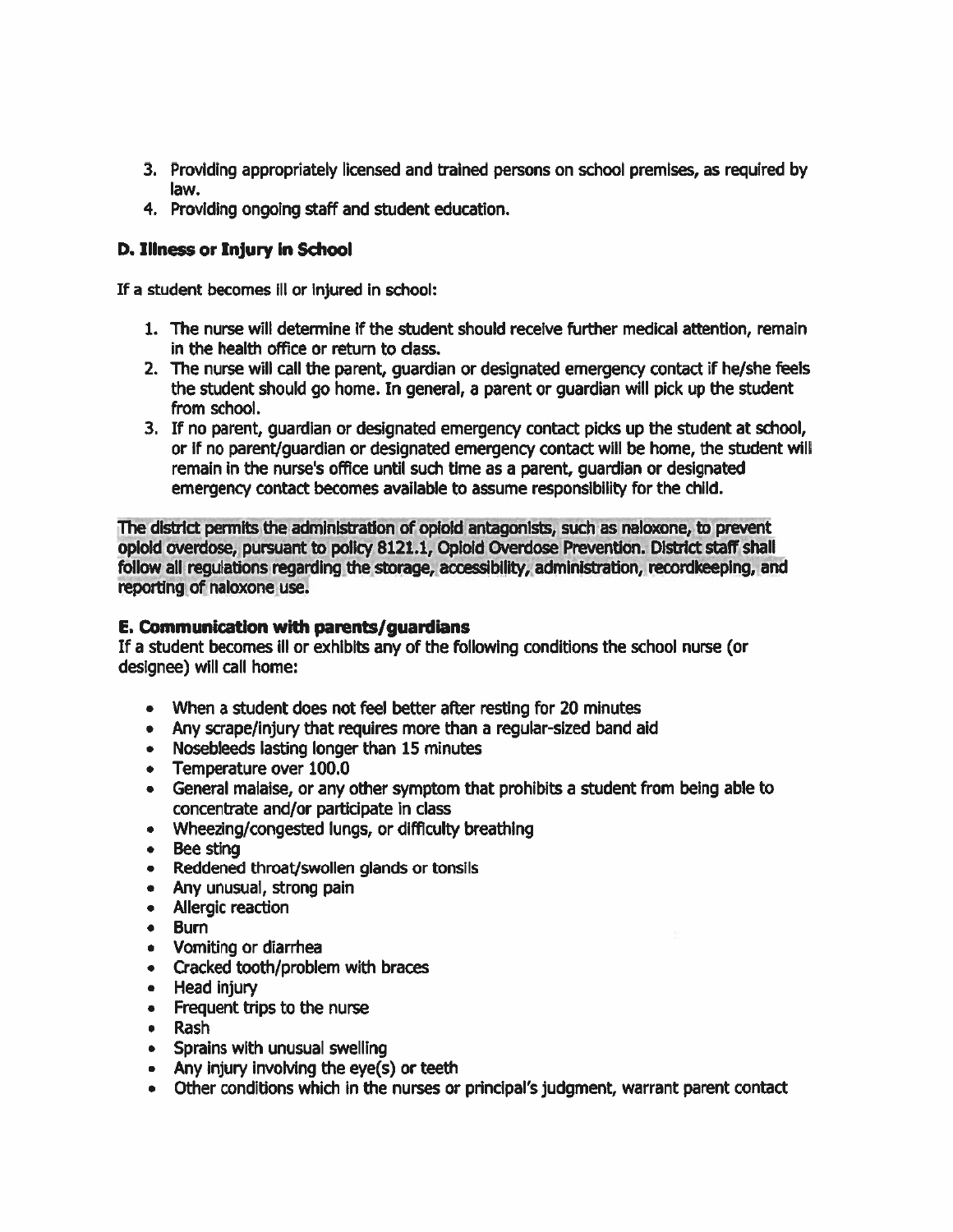## F. Medical Emergency Record

Emergency contacts are housed in Powerschool, All students shall have on file <sup>a</sup> medical emergency record which shall state the name and telephone numbers of the following:

- 1. the student's parent(s) or guardian(s) at home and work;
- 2. the student's next of kin;
- 3. <sup>a</sup> neighbor;
- 4. the student's licensed health care provider;
- 5. preferred hospital;
- 6. any allergies or serious health conditions.

Students diagnosed with diabetes shall have <sup>a</sup> written diabetes managemen<sup>t</sup> plan maintained as par<sup>t</sup> of the student's cumulative health record. The managemen<sup>t</sup> <sup>p</sup>lan shall be developed in accordance with state regulation arid district procedures. Students diagnosed with asthma or other respiratory disease requiring <sup>a</sup> rescue inhaler, students diagnosed with life-threatening allergy or diabetes may have an emergency action <sup>p</sup>lan maintained as par<sup>t</sup> of the student's cumulative medical record. The emergency action <sup>p</sup>lan will be developed in accordance with state regulation and district procedures.

## G. Student Return to School after Illness/Injury

In general, students should be symptom-free before returning to school and resuming normal activities, In some instances, students may be asked to provide <sup>a</sup> note from their licensed health care provider before they return to school or participate in the full range of school activities. The final decision to permit participation rests with the school <sup>p</sup>hysician. The Superintendent, in consultation with the school <sup>p</sup>hysician, nurse and other appropriate staff, will develop protocols to address <sup>a</sup> student's return to activities when there has been <sup>a</sup> serious illness or injury.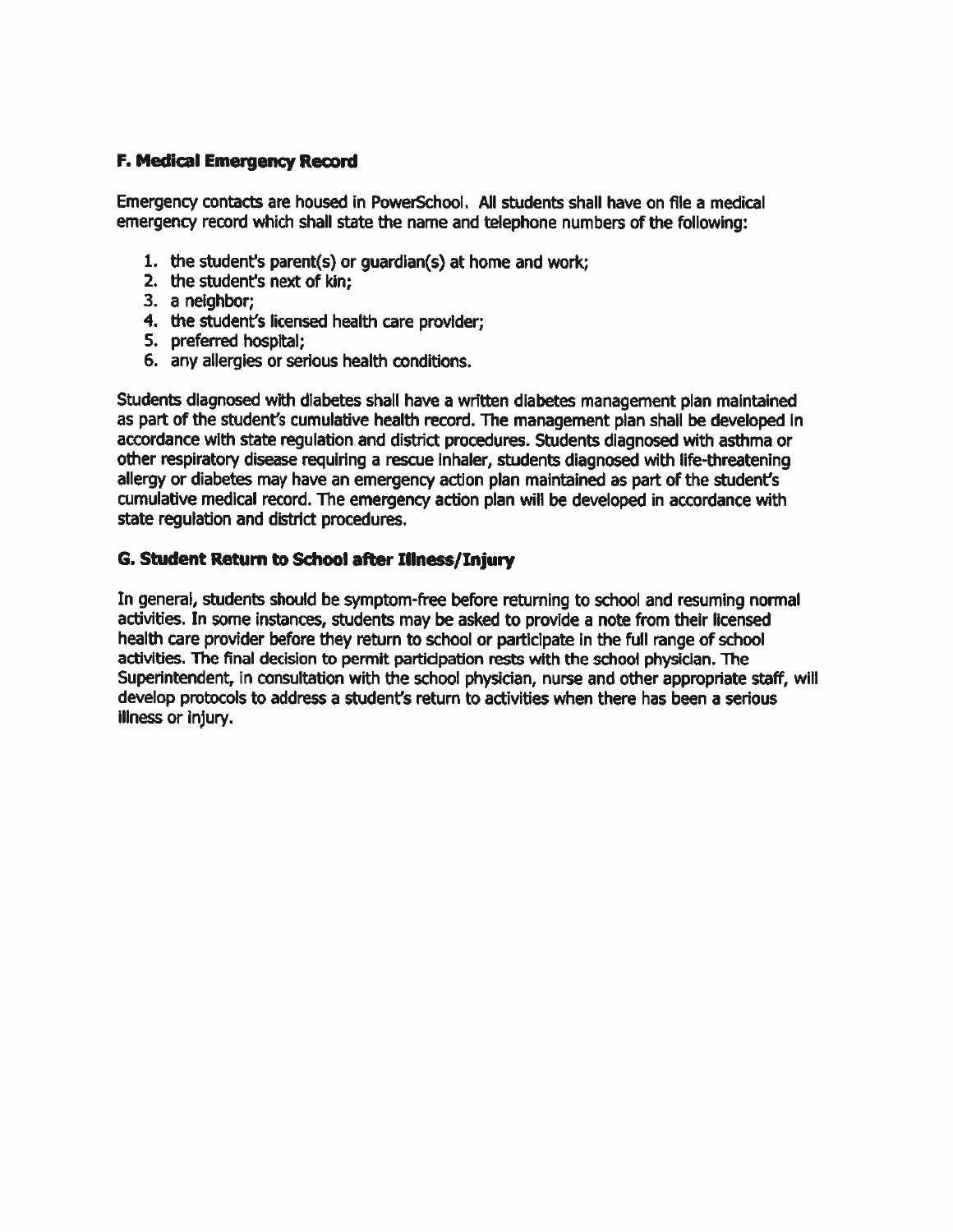# 5421 ADMINISTERING MEDICATION TO STUDENTS

Noithor the Board nor district staff members shall bo responsible for the diagnocic or treatment of student illness. The administration of prescribed medication to a student during school hours shall bo permittod only when failure to take such medicine would jeopardize the health of the otudont, or the student would not be able to attend school if the medicine were not made availablo to him/her during school hours, or whore it is dono pursuan<sup>t</sup> to law requiring accommodation to <sup>a</sup> student's special medical noods (e.g., Section 601 of tho Rehabilitation Act of 1973). "Medication' will include all medicines proecribod by an authorized medical provider.

# Administering Medication to Students in School

The administration of prescribed medication to <sup>a</sup> student during school hours it pormiltod only whon the medication is necessary to allow the student to attend school or failure to administer the medication would seriously affect the studont's health.

The school nurse shall develop procoduroc for tho administration of medication, which roguiro that:

1. all medications will be administered by <sup>a</sup> licensed person unless the child is self directed:

2. medications shall be securely stored in the office and kept in their original labeled container, which specifies the typo of modication, the amount to bo <sup>g</sup>iven and the times of administration; the school nurco shall maintain <sup>a</sup> record of the name of the student to whom medication may be administered, the prescribing physician, the dosage and timing of medication, and <sup>a</sup> notation of each inetanco of administration; and

3. all medications shall be brought to school by the parent(s) or guardian(s) and shall be picked up by tho parent(s) or guardian(s) at the end of the school year or the end of the period of medication, whichever is earlier. If not picked up within five days of the period of medication, the medication shall be discarded.

An adult must bring the medication to school in the original container. The administering staff member should clearly label the rnodioation with the time to bo given and dosage.

Before any medication may be adminictorod to or by any student during coheel hours, the Board requires the following:

1. the written request of the parent(e) or guardian(e), which shall give permission for ouch administration and relieve tho Board and its employees of liability for administration of medication; and

2. the written order of the proscribing authorized medical provider which will include the purpose of the medication, the dosage, the time at which or the special circumstances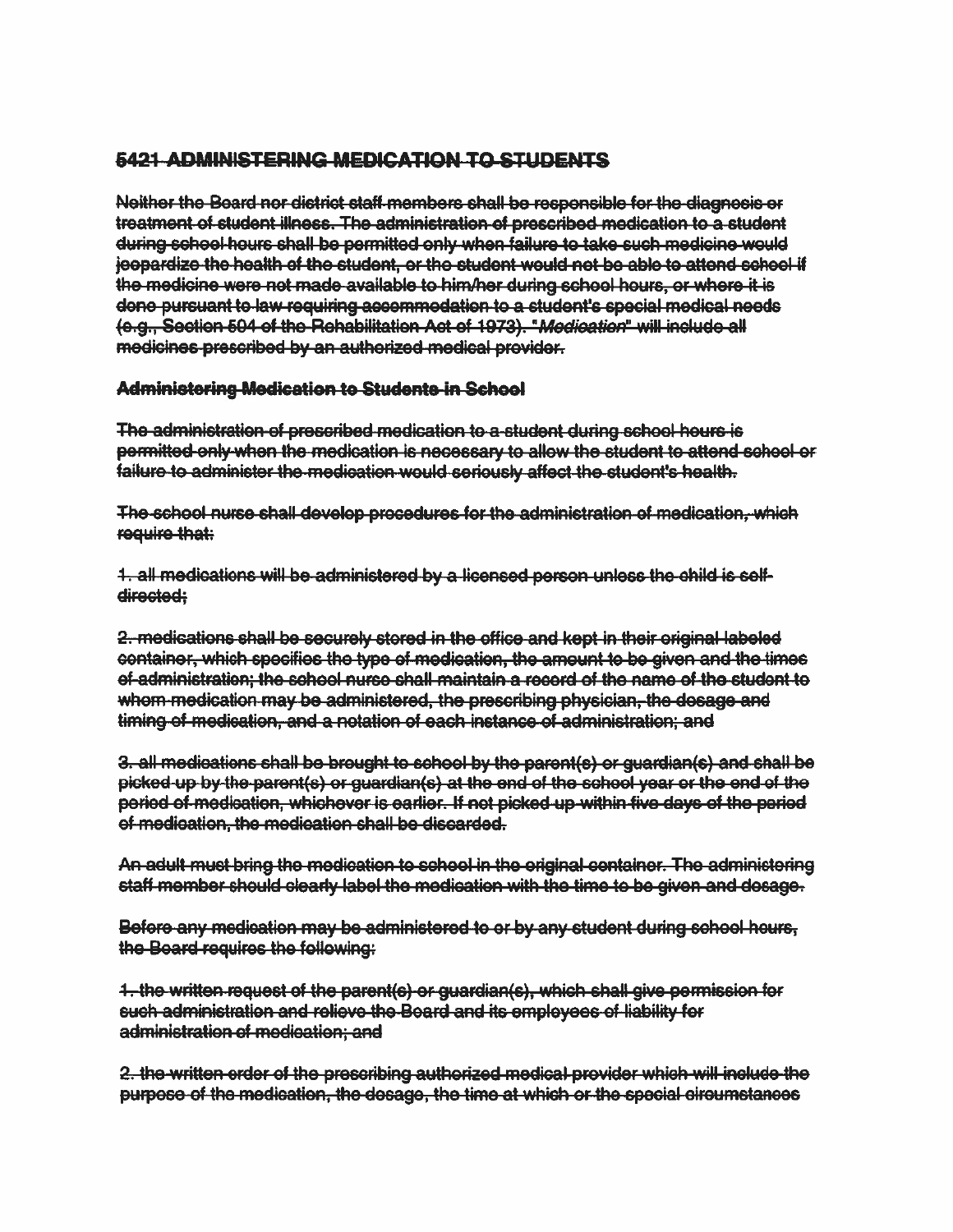under which medication shall bo administered, tho period for which medication is procoribod, and tho possible sido offocts of the medication.

3. that in order for <sup>a</sup> student to carry and use <sup>a</sup> rescue inhaler, an opinephrino auto injector, insulin, or glucagon and associated tooting supplies, written permission must be provided both by the paren<sup>t</sup> and tho proscribing authorized medical provider in accordance with state law and regulation.

These documents shall be kept on file in the office of tho school nurse.

In addition, in accordance with Education Law 919, the district shall make a nebulizer availablo on cite in school buildings whore nursing cervices are provided. Students with a patient specific order, who require inhaled medications, shall have access to the nebulizor. The district will ensure that it is maintained in working order. In addition, schools may stock albutorol for students who aro in nood of emergency dosing whon their persona<sup>l</sup> proscription is empty. The district will dovolop procodurec in collaboration with school health personnel that is approved by the district medical director.

Administoring medication on field trips and at after school activities. Taking medication on fiold trips and at after-school activities is permitted if a student is self-directed in adminictoring their own medication. On field trips or at othor after school activities, toachors or other school staff may carry the modication so that tho colf dirootod ctudont can take it at the proper timo,

If <sup>a</sup> student is going on <sup>a</sup> fiold trip but is not colt directed (i.e., fully aware and capable of understanding the need and assuming responsibility for taking modicine), then the district may:

• permit the paren<sup>t</sup> or guardian to attend tho activity and administor tho modication

- permit the paren<sup>t</sup> to personally reques<sup>t</sup> another adult who is not employed by the school to voluntarily administer the medication en the field trip or activity and inform the school district in writing of such request.

- allow the student's health care providor to bo consulted and, if ho/the permits, order the medication time to be adjusted or the dose eliminated.

If no other alternative can be found, <sup>a</sup> school nurso or licensed poroon must administer the medication.

Administering epi-pen in emergency situations. The administration of epinephrine by opi pen hat become an accepted and extremely beneficial practice in protecting individuals subject to serious allorgic reactions (e.g., individual has an anaphylactic reaction to a wasp sting or the ingestion of peanut butter).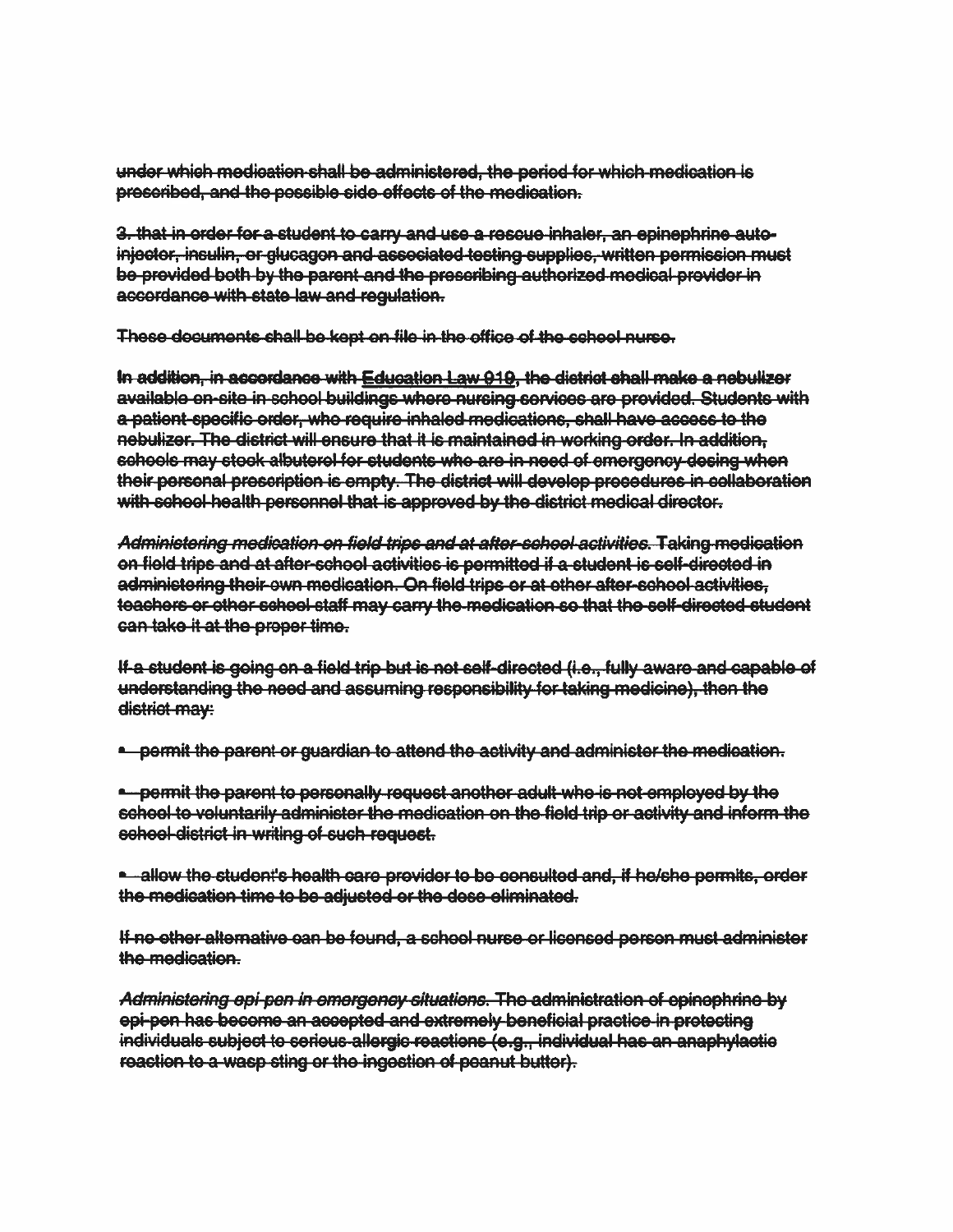Pursuant to Commiscionor's regulations, regicterod professional nurses may carry and administor agents used in non-pationt specific emergency troatmont of anaphylaxis.

In addition, pursuan<sup>t</sup> to SED guidolinos, school nursos may provido training to unlicensed school staff in administering api-pens, prescribed by <sup>a</sup> licerisod procoribor, to a child who has boon diagnosed with the potential for a severe reaction, in the event of the onset of a serious allergic reaction when a nurse is not available.

Administering Narcan in omorgoncy cituationc. Naloxono/Narcan is <sup>a</sup> medication known to reverse the effects of opioids in an emergency sftuation. The administration of Naroan by <sup>a</sup> certified trained individual can preven<sup>t</sup> an oploid/heroin overdose from becoming fatal. Certified individuals may carry and administer Narcan in emergency troatmont of opioid/horoin overdose.

## Re#

Education Law §431 0(previeionc for appeal of child denied school ontrance for failuro to oomply with immunization roquiromonte); 001 of soq. (modical, dontal and health services, BMI reporting); 919(provide and maintain nebulizers); 6909(emergency troatmont of anaphylaxic)

Public Health Law §§613(annual eurvey); 2164 (immunization requirements)

8-NYCRR §64.7(administration of agents to treat anaphylaxis); Part 136(school hoalth services program)

Administration of Medication in the School Sotting Guidolines, State Education Dopartmont, revised April 2002

Immunization Guidelines: Vaccine Preventable Communioablo Dicoaco Control, State Education Dopartmont, rovicod Auguct 2000

Making the Difference: Caring for Students with Life-Threatening Allergies, New York State Department of Health, New York State Education Dopartmont, Now York Statewide School Health Service Center, Juno 2008

First roading: 1/13/00

Second roading & adoption: 2/10/09

Revisions presented for:

1st reading & adoption - 12/8/15

Policy deleted and combined with Policy 5420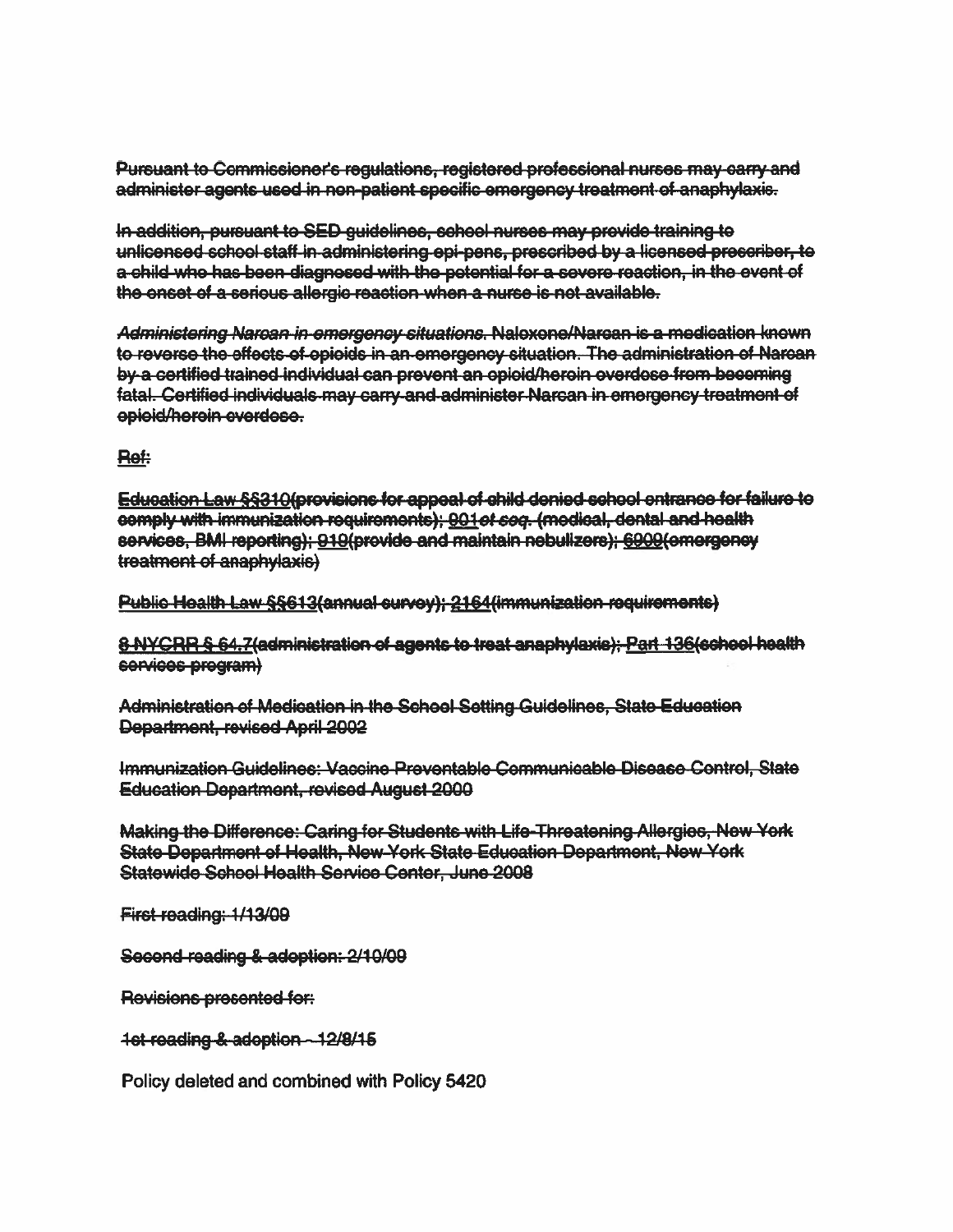# 9520.2 FAMILY AND MEDICAL LEAVE

Consistent with the federal Family and Medical Leave Act of 1993, as amended, the Board of Education recognizes the right of eligible employees to unpaid family and medical leave for up to 12 weeks during any 12 month period. For the purposes of family and medical leave, the twelve month period necessary for eligibility shall be <sup>a</sup> rolling year. A rolling 12 month period is measured backward from the date an employee uses any FMLA leave. The Board shall ensure that all eligible employees who use such leave shall have their health benefits continued during the leave, shall not have any previously accrued benefits altered and excep<sup>t</sup> as otherwise authorized by law, shall be returned to their previous position or to an equivalent position according to established Board practices, policies and collective bargaining agreements.

To be eligible for family or medical leave an employee must have been employed for at least twelve months and have worked at least 1,250 hours during the prior twelve months.

Family leave shall be provided when <sup>a</sup> son or daughter is born to the employee or one is placed with the employee for adoption or foster care. Medical leave shall be provided in order for the employee to take care of <sup>a</sup> spouse, child, or paren<sup>t</sup> who has <sup>a</sup> serious health condition or when the employee has <sup>a</sup> serious health condition rendering him/her unable to perform the functions of the employee's job.

The term "serious health condition" means an illness, injury, impairment, or physical or mental condition that involves: (A) inpatient care in a hospital, hospice, or residential medical care facility; or (B) continuing treatment by <sup>a</sup> health care provider.

Family leave shall be provided because of <sup>a</sup> qualifying exigency arising out of the fact that the employee's spouse, son, daughter, or paren<sup>t</sup> is <sup>a</sup> military member on covered active duty status (or has been notified of an impending call or order to covered active duty) in the Armed Forces.

An eligible employee who is the spouse, son, daughter, parent, or next of kin of <sup>a</sup> covered service member is entitled to <sup>a</sup> total of 26 workweeks of unpaid leave in <sup>a</sup> single twelve month period to care for the service member who is seriously ill or injured in the line of duty while on active duty in the Armed Forces.

Under certain circumstances, an eligible employee may choose or be required to substitute accrued or earned paid leave for FMLA unpaid leave. For an employee's own serious health condition, the District requires an employee to use any earned paid time off such as sick, personal or vacation days to be used *concurrently* for the purpose of FMLA unpaid leave until their healthcare provider certifies that they are no longer disabled/unable to work. Thereafter the duration of FMLA will be unpaid". For the birth of <sup>a</sup> child or placement of <sup>a</sup> child for adoption or foster care, the District requires the employee to use vacation, persona<sup>l</sup> days or as restricted by the applicable CBA. For the care of <sup>a</sup> family member with <sup>a</sup> serious health condition, the eligible employee may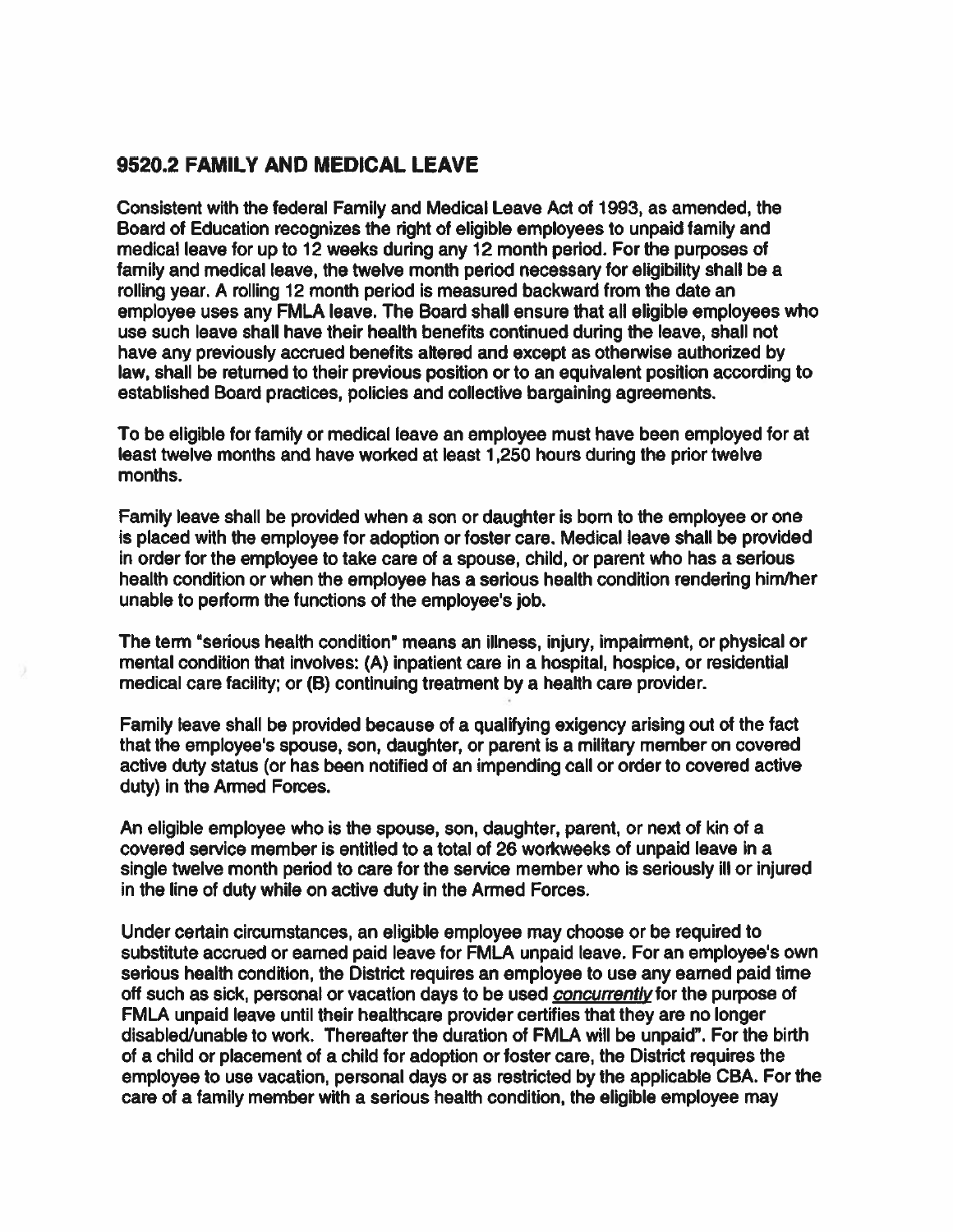elect, or the District requires the employee to use vacation or personal days; family illness or family sick days, concurrently for the purpose of FMLA unpaid leave. The employee's own sick days may only be used concurrently with FMLA to care for a family member with <sup>a</sup> serious health condition as restricted by the applicable Collective Bargaining Agreement.

The employee shall notify the District of his/her reques<sup>t</sup> for leave, if foreseeable, at least 30 days prior to the date when the leave is to begin. If such leave is not foreseeable then the employee shall give such notice as is practical. The District may require <sup>a</sup> certification from <sup>a</sup> health care provider if medical leave is requested. When an employee returns following <sup>a</sup> leave, he/she must be retumed to the same or equivalent position of employment, excep<sup>t</sup> as otherwise authorized by law. The Superintendent of Schools or designee may reassign <sup>a</sup> teacher consistent with the teacher's collective bargaining agreemen<sup>t</sup> to <sup>a</sup> different grade level, building or other assignment consistent with the employee's certification and tenure area.

#### Instructional Personnel

As to instructional employees, if the leave begins more than five (5) weeks prior to the end of <sup>a</sup> semester, the employee may be required to continue the leave until the end of the semester, (A) if the leave is for at least three (3) weeks, and (B) the employee's retum to work would occur during the three (3) week period prior to the end of the semester.

If the leave is requested within five (5) weeks of the end of the semester, the instructional employee may be required to continue on leave until the end of the semester, if (A) the leave is longer than two (2) weeks, and (B) the employee would return from leave within two (2) weeks of the end of the semester.

Instructional employees whose family or medical of service member family leave extends pas<sup>t</sup> five (5) days and begins during the three (3) week period prior to the end of the semester may be required to take the leave until the end of the semester. This does not apply to medical leave for the employee's own serious health condition.

Special rules apply to an employee who works principally in an instructional capacity who needs intermittent leave or leave on <sup>a</sup> reduced schedule to care for <sup>a</sup> family member, or for the employee's own serious health condition or to care for <sup>a</sup> covered service member and the employee would be on leave for more than twenty percen<sup>t</sup> of the number of working days over the period the leave would extend. These special rules include being required to take leave for periods of <sup>a</sup> particular duration or to transfer temporarily to an alternative, equivalent position that better accommodates the leave.

The Board shall ensure that family and medical leave, consistent with the Family and Medical Leave Act, is provided to all eligible employees. This policy is <sup>a</sup> brief summary of the legal requirements of the Family and Medical Leave Act and is intended to be consistent with all the provisions of the Act.